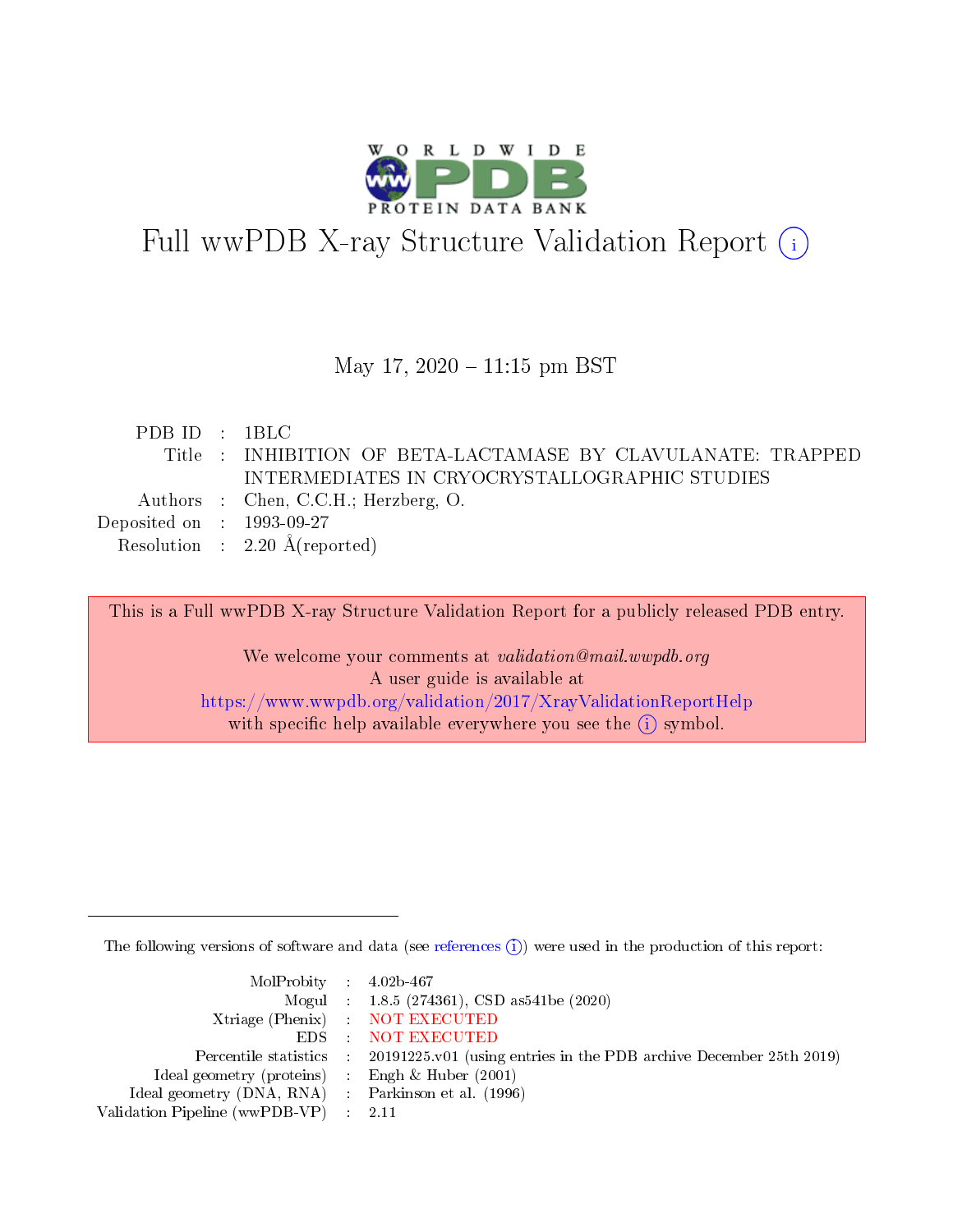## 1 [O](https://www.wwpdb.org/validation/2017/XrayValidationReportHelp#overall_quality)verall quality at a glance (i)

The following experimental techniques were used to determine the structure: X-RAY DIFFRACTION

The reported resolution of this entry is 2.20 Å.

Percentile scores (ranging between 0-100) for global validation metrics of the entry are shown in the following graphic. The table shows the number of entries on which the scores are based.



| Metric                | Whole archive        | Similar resolution                                         |
|-----------------------|----------------------|------------------------------------------------------------|
|                       | $(\#\text{Entries})$ | $(\#\text{Entries}, \text{resolution range}(\text{\AA}) )$ |
| Clashscore            | 141614               | $5594(2.20-2.20)$                                          |
| Ramachandran outliers | 138981               | $5503(2.20-2.20)$                                          |
| Sidechain outliers    | 138945               | $5504 (2.20-2.20)$                                         |

The table below summarises the geometric issues observed across the polymeric chains and their fit to the electron density. The red, orange, yellow and green segments on the lower bar indicate the fraction of residues that contain outliers for  $\geq=3$ , 2, 1 and 0 types of geometric quality criteria respectively. A grey segment represents the fraction of residues that are not modelled. The numeric value for each fraction is indicated below the corresponding segment, with a dot representing fractions  $\epsilon = 5\%$ 

Note EDS was not executed.

| Mol | ${\rm Chain}$ | Length       |     | Quality of chain |     |  |
|-----|---------------|--------------|-----|------------------|-----|--|
|     |               |              |     |                  |     |  |
|     | . .           | つにワ<br>- 40. | 40% | 44%              | 16% |  |

The following table lists non-polymeric compounds, carbohydrate monomers and non-standard residues in protein, DNA, RNA chains that are outliers for geometric or electron-density-fit criteria:

| Mol |     |        |  | Type   Chain   Res   Chirality   Geometry   Clashes   Electron density |
|-----|-----|--------|--|------------------------------------------------------------------------|
|     | CEM | 301[A] |  |                                                                        |
|     | TEM | 626 B  |  |                                                                        |

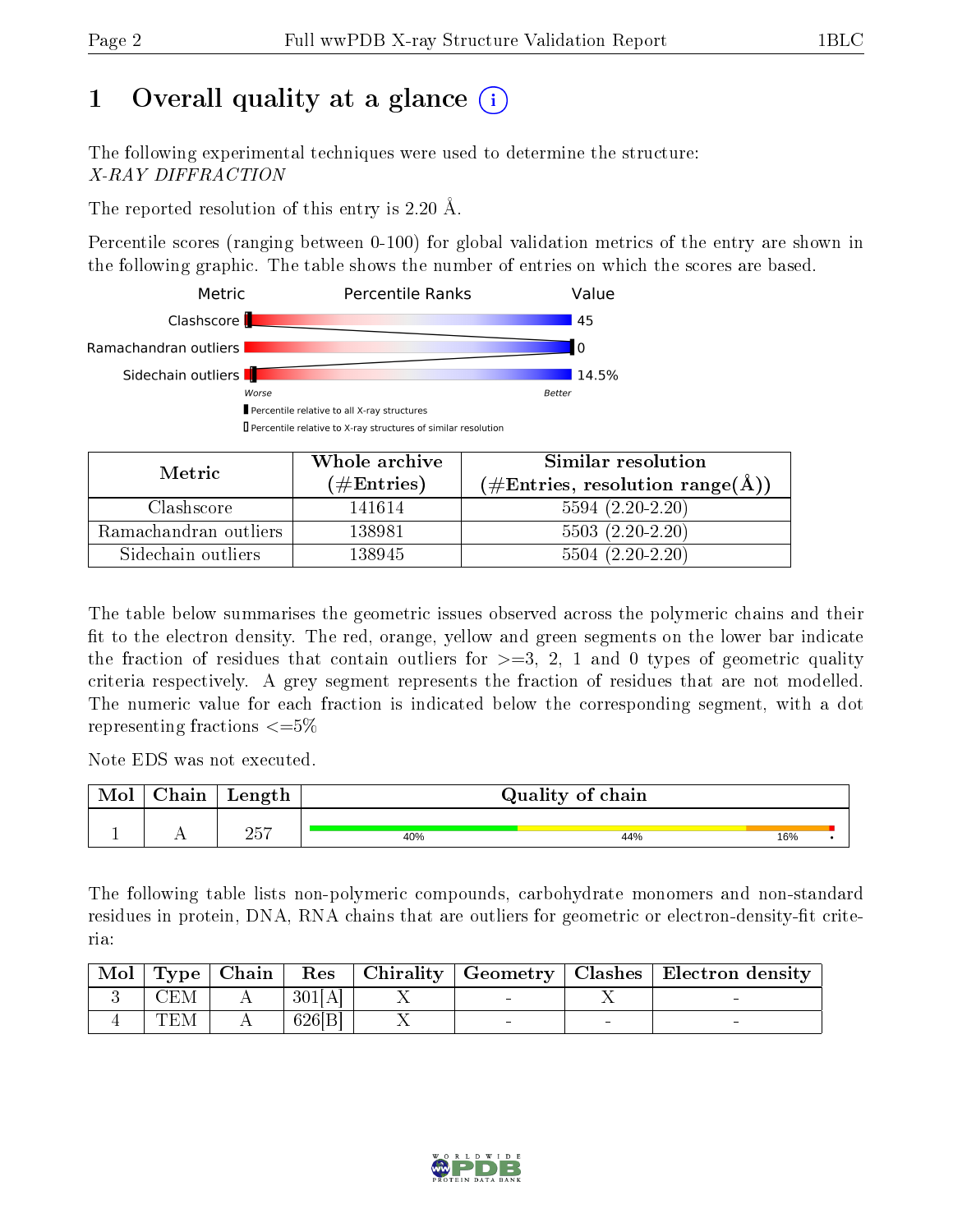## 2 Entry composition (i)

There are 5 unique types of molecules in this entry. The entry contains 2384 atoms, of which 0 are hydrogens and 0 are deuteriums.

In the tables below, the ZeroOcc column contains the number of atoms modelled with zero occupancy, the AltConf column contains the number of residues with at least one atom in alternate conformation and the Trace column contains the number of residues modelled with at most 2 atoms.

• Molecule 1 is a protein called BETA-LACTAMASE.

| $\operatorname{\mathbb{C}}$ hain | Residues | Atoms                    |      |     |     | ⊢ZeroOcc∣ | $\mid$ AltConf $\mid$ | $\operatorname{Trace}$ |  |
|----------------------------------|----------|--------------------------|------|-----|-----|-----------|-----------------------|------------------------|--|
|                                  | 257      | <b>Total</b><br>$2030\,$ | 1293 | 341 | 393 |           |                       |                        |  |

• Molecule 2 is SULFATE ION (three-letter code: SO4) (formula: O<sub>4</sub>S).



| Mol | $\Box$ Chain   Residues | Atoms |  |  | $ZeroOcc$   AltConf |  |
|-----|-------------------------|-------|--|--|---------------------|--|
|     |                         | Total |  |  |                     |  |

 Molecule 3 is N-(1-CARBOXY-2-HYDROXY-4-OXO-BUTYL)-N-(3-OXO-CISPROPENY L)AMINE (three-letter code: CEM) (formula:  $C_8H_{11}NO_5$ ).

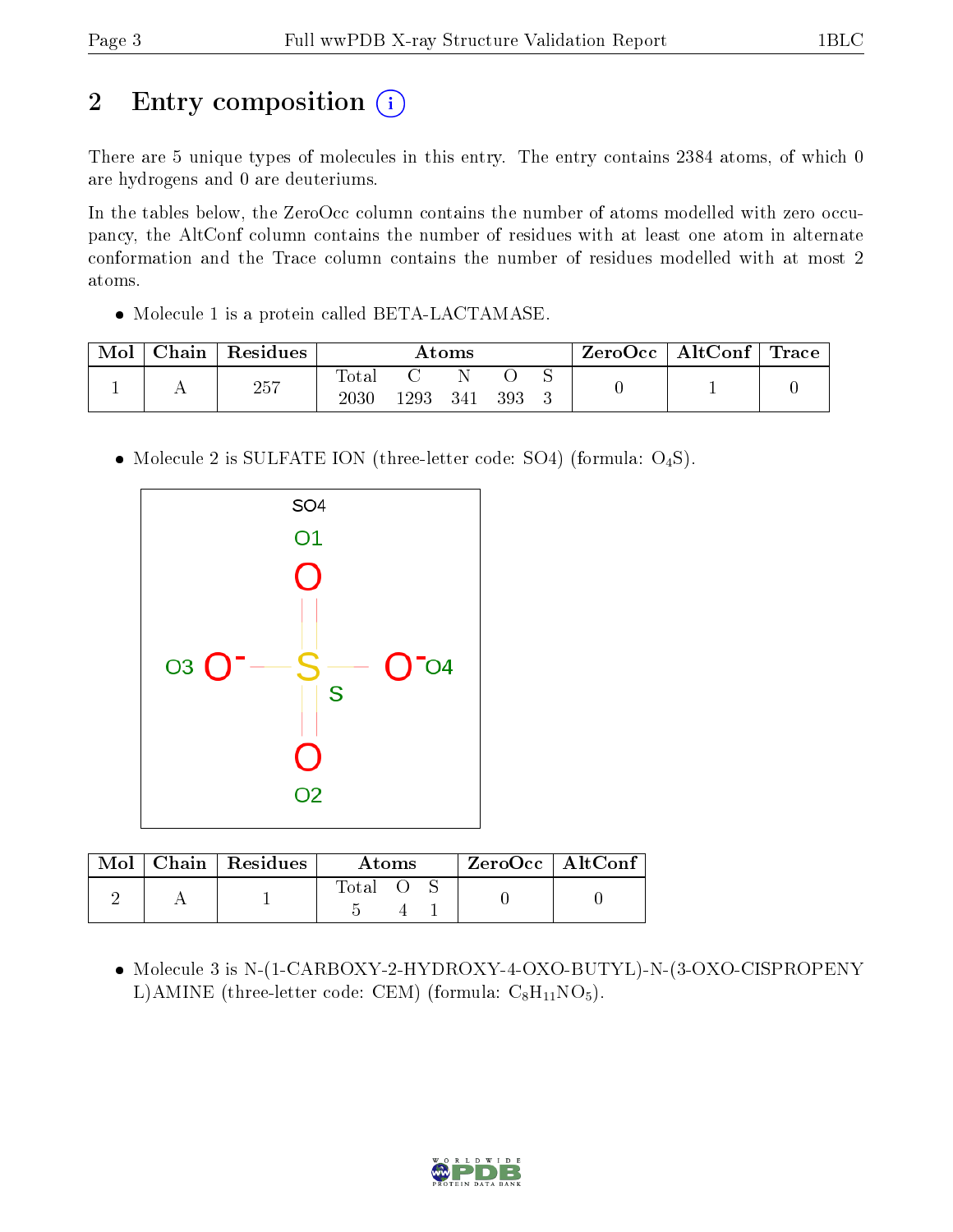

|  | $\text{Mol}$   Chain   Residues | A toms    |  |  | ZeroOcc   AltConf |  |
|--|---------------------------------|-----------|--|--|-------------------|--|
|  |                                 | Total C N |  |  |                   |  |
|  |                                 |           |  |  |                   |  |

 $\bullet$  Molecule 4 is N-(2-HYDROXY-4-OXO-BUTYL)-N-(3-OXO-TRANSPROPENYL)AMINE (three-letter code: TEM) (formula:  $C_7H_{11}NO_3$ ).



|  | $\text{Mol}$   Chain   Residues | A toms      |  |  | ZeroOcc   AltConf |  |
|--|---------------------------------|-------------|--|--|-------------------|--|
|  |                                 | Total C N O |  |  |                   |  |

• Molecule 5 is water.

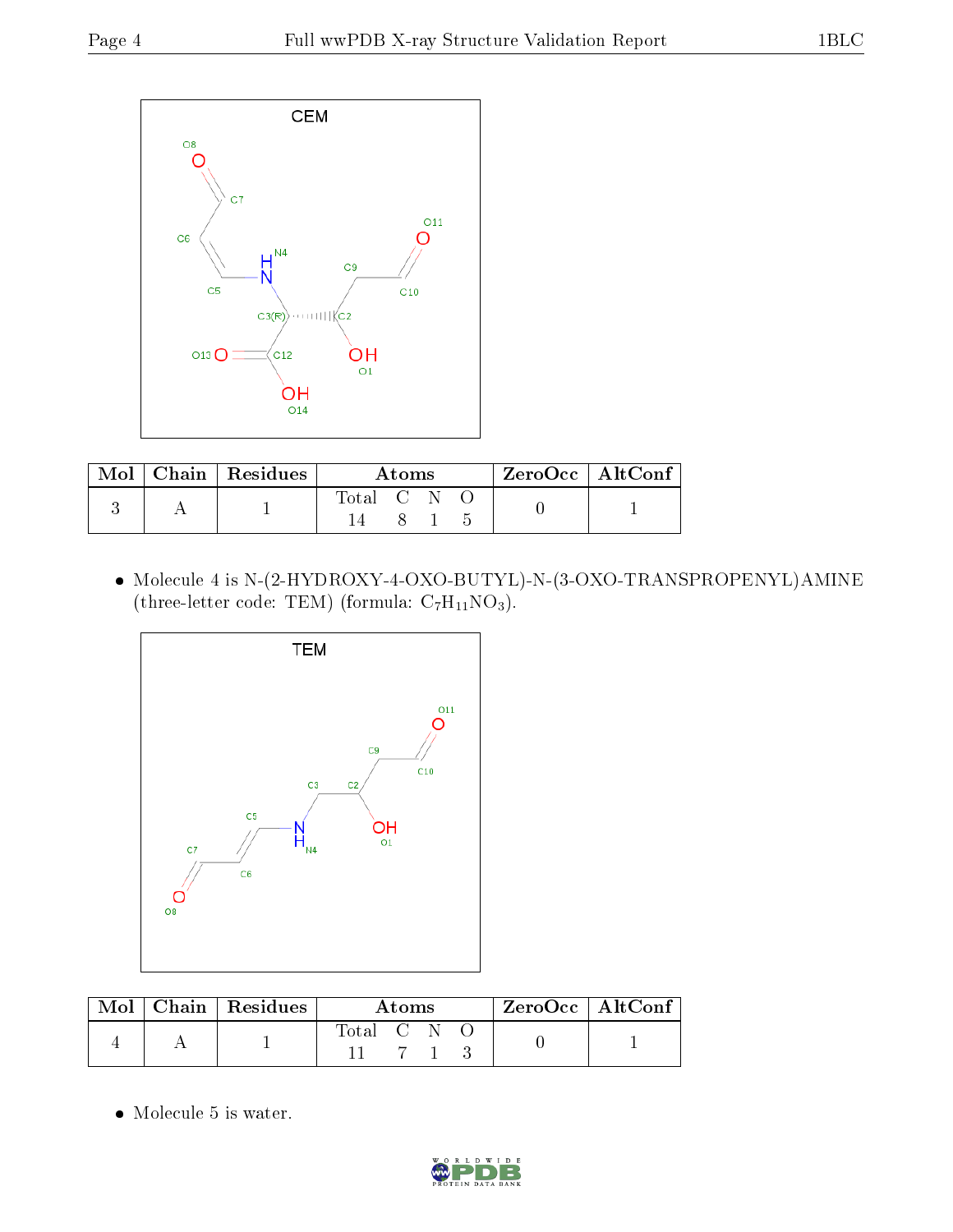|  | $Mol$   Chain   Residues | Atoms        | $ZeroOcc$   AltConf |  |
|--|--------------------------|--------------|---------------------|--|
|  |                          | Total<br>324 |                     |  |

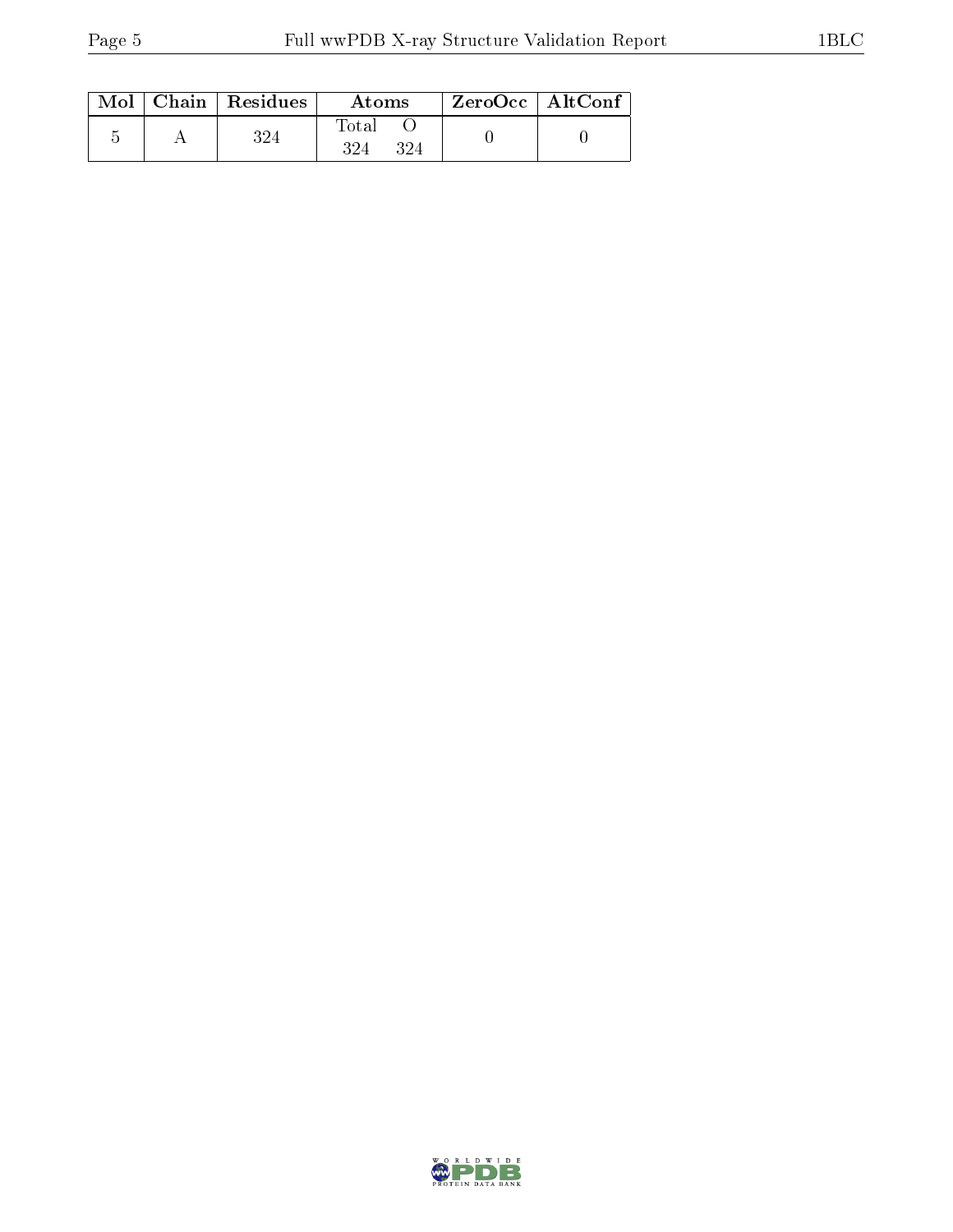## 3 Residue-property plots  $(i)$

These plots are drawn for all protein, RNA and DNA chains in the entry. The first graphic for a chain summarises the proportions of the various outlier classes displayed in the second graphic. The second graphic shows the sequence view annotated by issues in geometry. Residues are colorcoded according to the number of geometric quality criteria for which they contain at least one outlier: green  $= 0$ , yellow  $= 1$ , orange  $= 2$  and red  $= 3$  or more. Stretches of 2 or more consecutive residues without any outlier are shown as a green connector. Residues present in the sample, but not in the model, are shown in grey.

Note EDS was not executed.





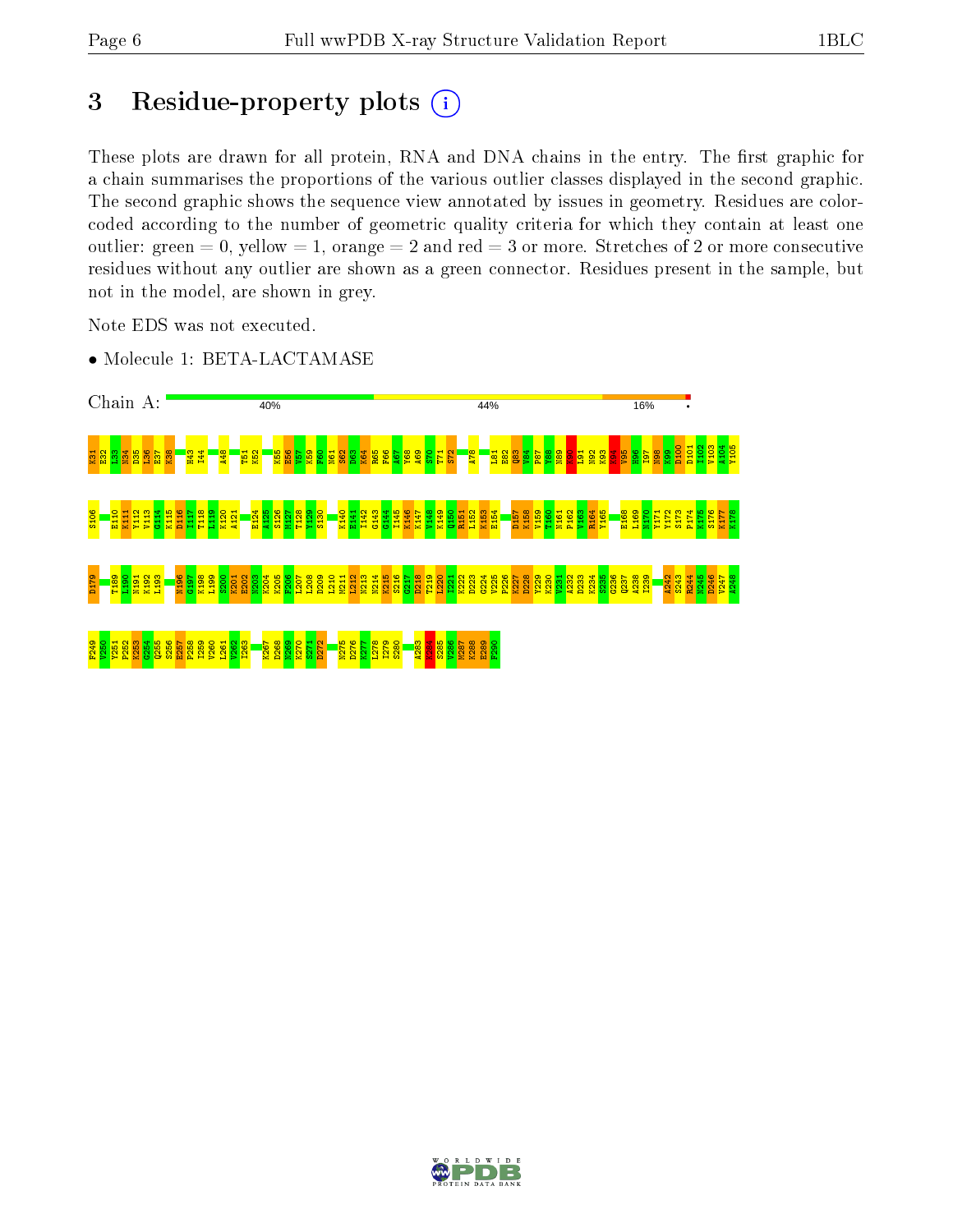## 4 Data and refinement statistics  $(i)$

Xtriage (Phenix) and EDS were not executed - this section is therefore incomplete.

| Property                               | Value                                           | <b>Source</b> |  |
|----------------------------------------|-------------------------------------------------|---------------|--|
| Space group                            | I 2 2 2                                         | Depositor     |  |
| Cell constants                         | 88.00Å<br>$54.10\text{\AA}$<br>141.30Å          | Depositor     |  |
| a, b, c, $\alpha$ , $\beta$ , $\gamma$ | $90.00^\circ$<br>$90.00^\circ$<br>$90.00^\circ$ |               |  |
| Resolution (A)                         | 2.20<br>6.00                                    | Depositor     |  |
| % Data completeness                    | (Not available) $(6.00-2.20)$                   | Depositor     |  |
| (in resolution range)                  |                                                 |               |  |
| $R_{merge}$                            | Not available)                                  | Depositor     |  |
| $\mathrm{R}_{sym}$                     | Not available)                                  | Depositor     |  |
| Refinement program                     | PROLSQ                                          | Depositor     |  |
| $R, R_{free}$                          | (Not available)<br>0.179                        | Depositor     |  |
| Estimated twinning fraction            | No twinning to report.                          | Xtriage       |  |
| Total number of atoms                  | 2384                                            | wwPDB-VP      |  |
| Average B, all atoms $(A^2)$           | 20.0                                            | wwPDB-VP      |  |

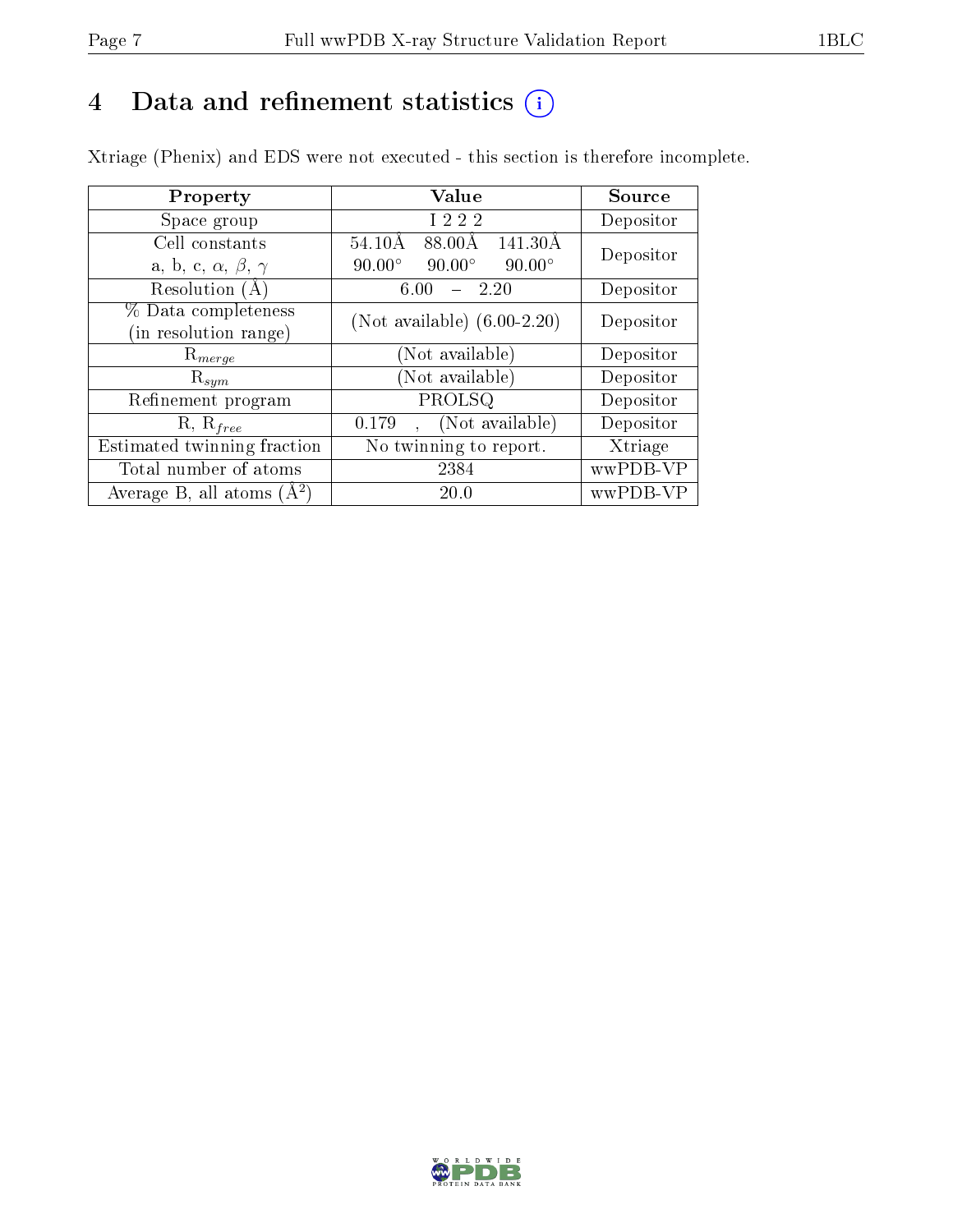## 5 Model quality  $(i)$

## 5.1 Standard geometry  $(i)$

Bond lengths and bond angles in the following residue types are not validated in this section: CEM, SO4, TEM

The Z score for a bond length (or angle) is the number of standard deviations the observed value is removed from the expected value. A bond length (or angle) with  $|Z| > 5$  is considered an outlier worth inspection. RMSZ is the root-mean-square of all Z scores of the bond lengths (or angles).

| $Mol$   Chain |      | Bond lengths                   |      | Bond angles         |
|---------------|------|--------------------------------|------|---------------------|
|               |      | RMSZ $\mid \#Z \mid >5$   RMSZ |      | $\# Z  > 5$         |
|               | 1.23 | 0/2065                         | 1.91 | $50/2772$ $(1.8\%)$ |

Chiral center outliers are detected by calculating the chiral volume of a chiral center and verifying if the center is modelled as a planar moiety or with the opposite hand.A planarity outlier is detected by checking planarity of atoms in a peptide group, atoms in a mainchain group or atoms of a sidechain that are expected to be planar.

|  | $\mid$ Mol $\mid$ Chain $\mid$ #Chirality outliers $\mid$ #Planarity outliers $\mid$ |
|--|--------------------------------------------------------------------------------------|
|  |                                                                                      |

There are no bond length outliers.

All (50) bond angle outliers are listed below:

| Mol          | Chain | Res | <b>Type</b>             | Atoms                    | Z        | Observed $(°)$ | Ideal $(^\circ)$ |
|--------------|-------|-----|-------------------------|--------------------------|----------|----------------|------------------|
| 1            | А     | 164 | $\rm{ARG}$              | NE-CZ-NH1                | 12.82    | 126.71         | 120.30           |
| 1            | А     | 35  | <b>ASP</b>              | $CB-CG-OD1$              | $-12.03$ | 107.47         | 118.30           |
| 1            | А     | 94  | <b>LYS</b>              | $CA-CB-CG$               | 10.88    | 137.34         | 113.40           |
| $\mathbf{1}$ | А     | 244 | $\rm{ARG}$              | $NE$ -CZ-NH <sub>2</sub> | $-10.67$ | 114.97         | 120.30           |
| 1            | А     | 276 | <b>ASP</b>              | $CB-CG-OD2$              | $-10.13$ | 109.19         | 118.30           |
| 1            | А     | 56  | GLU                     | OE1-CD-OE2               | $-10.03$ | 111.27         | 123.30           |
| 1            | А     | 100 | ASP                     | $CB-CG-OD2$              | $-9.35$  | 109.89         | 118.30           |
| $\mathbf{1}$ | А     | 100 | <b>ASP</b>              | $CB-CG-OD1$              | 8.99     | 126.39         | 118.30           |
| 1            | А     | 164 | $\rm{ARG}$              | $NE-CZ-NH2$              | $-8.79$  | 115.91         | 120.30           |
| 1            | А     | 56  | GLU                     | $CG$ - $CD$ - $OE2$      | 8.29     | 134.87         | 118.30           |
| $\mathbf{1}$ | А     | 179 | <b>ASP</b>              | $CB-CG-OD2$              | 7.73     | 125.25         | 118.30           |
| 1            | А     | 35  | $\overline{\text{ASP}}$ | $CB-CA-C$                | 7.57     | 125.54         | 110.40           |
| 1            | А     | 202 | GLU                     | $CG$ - $CD$ - $OE1$      | 7.40     | 133.10         | 118.30           |
| 1            | А     | 246 | <b>ASP</b>              | $CB-CA-C$                | 6.59     | 123.58         | 110.40           |
| 1            | A     | 289 | GLU                     | OE1-CD-OE2               | 6.58     | 131.20         | 123.30           |
| 1            | А     | 116 | ASP                     | $CB-CG-OD2$              | $-6.32$  | 112.61         | 118.30           |

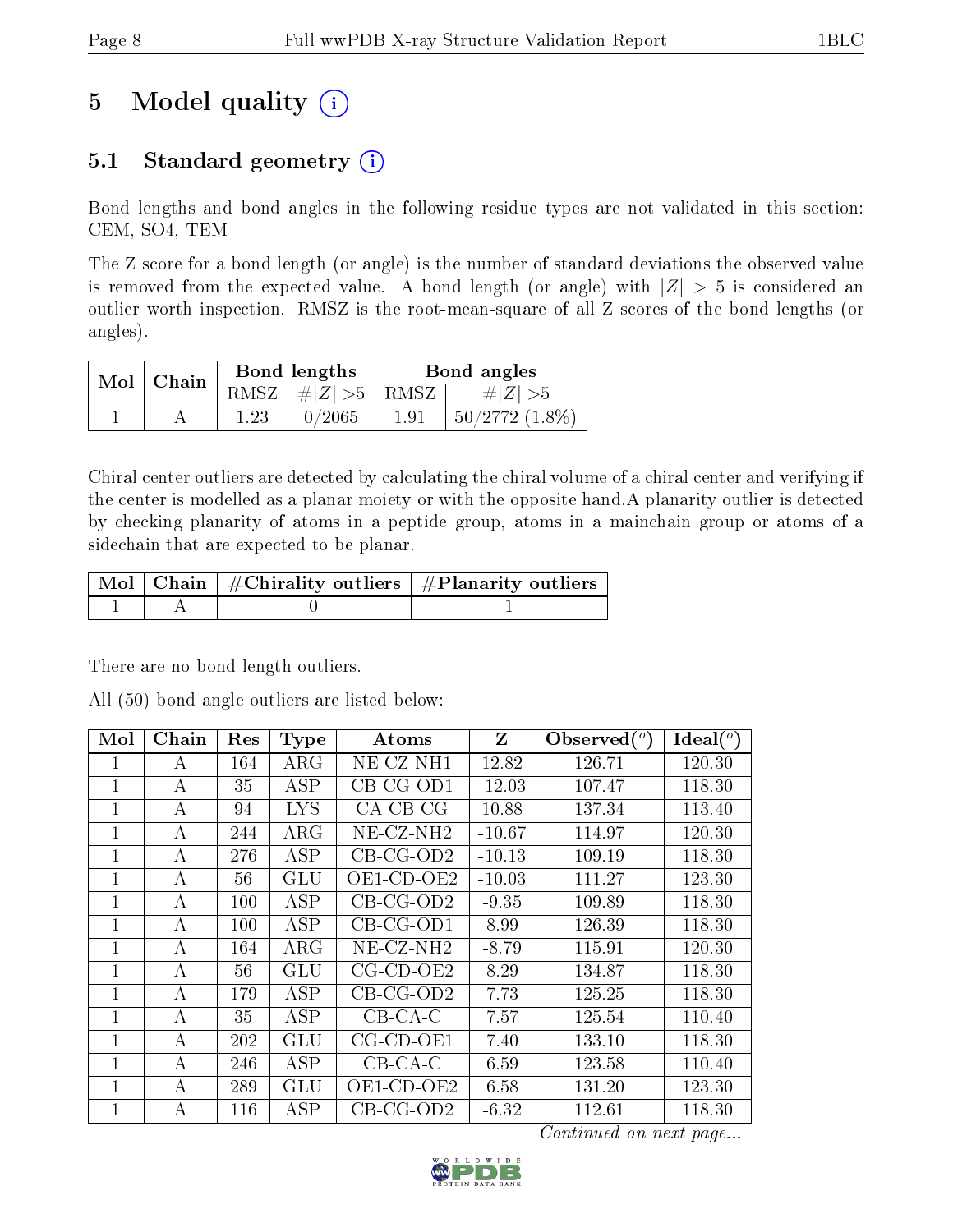| Mol            | Chain            | Res              | <b>Type</b>               | Atoms                         | $\overline{\mathbf{Z}}$ | Observed $(°)$     | Ideal $(°)$ |
|----------------|------------------|------------------|---------------------------|-------------------------------|-------------------------|--------------------|-------------|
| $\mathbf{1}$   | $\bf{A}$         | 116              | $\overline{\text{ASP}}$   | $O-C-N$                       | 6.30                    | 132.78             | 122.70      |
| $\mathbf{1}$   | $\bf{A}$         | 176              | <b>SER</b>                | $\overline{\text{C-N-CA}}$    | 6.25                    | 137.32             | 121.70      |
| $\mathbf{1}$   | $\bf{A}$         | 244              | $\overline{\text{ARG}}$   | $NE$ -CZ-NH1                  | 6.21                    | 123.41             | 120.30      |
| $\mathbf{1}$   | $\bf{A}$         | 37               | $\overline{GLU}$          | $OE1$ -CD-OE2                 | $-6.19$                 | 115.87             | 123.30      |
| $\overline{1}$ | $\bf{A}$         | 65               | $\overline{\text{ARG}}$   | $NE$ -CZ-NH1                  | 6.12                    | 123.36             | 120.30      |
| $\overline{1}$ | $\bf{A}$         | $\overline{202}$ | $\overline{\mathrm{GLU}}$ | $CG-CD-OE2$                   | $-6.10$                 | 106.10             | 118.30      |
| $\mathbf{1}$   | $\boldsymbol{A}$ | 90               | $\overline{LYS}$          | $\overline{CA-CB-CG}$         | 5.91                    | 126.41             | 113.40      |
| $\overline{1}$ | $\boldsymbol{A}$ | 116              | $\overline{\text{ASP}}$   | $\overline{\text{CB-CG-OD1}}$ | $5.91$                  | 123.61             | 118.30      |
| $\mathbf{1}$   | A                | 268              | ASP                       | CB-CG-OD1                     | 5.75                    | 123.47             | 118.30      |
| $\overline{1}$ | $\bf{A}$         | 164              | $\overline{\text{ARG}}$   | $CD-NE-CZ$                    | 5.73                    | 131.63             | 123.60      |
| $\overline{1}$ | $\bf{A}$         | 196              | <b>ASN</b>                | $N-CA-CB$                     | $-5.71$                 | 100.32             | 110.60      |
| $\mathbf{1}$   | $\boldsymbol{A}$ | $\overline{212}$ | <b>LEU</b>                | $CA-CB-CG$                    | 5.69                    | 128.38             | 115.30      |
| $\overline{1}$ | $\bf{A}$         | 218              | <b>ASP</b>                | $CB-CG-OD2$                   | $-5.65$                 | 113.22             | 118.30      |
| $\mathbf{1}$   | $\bf{A}$         | 272              | ASP                       | $CB-CG-OD1$                   | $-5.65$                 | 113.22             | 118.30      |
| $\overline{1}$ | $\bf{A}$         | 249              | <b>PHE</b>                | $CB-CG-CD2$                   | $-5.60$                 | 116.88             | 120.80      |
| $\overline{1}$ | $\boldsymbol{A}$ | 276              | $\overline{\text{ASP}}$   | $OD1$ -CG-OD2                 | 5.56                    | 133.86             | 123.30      |
| $\overline{1}$ | $\bf{A}$         | 157              | $\overline{\text{ASP}}$   | $CA-C-N$                      | $-5.52$                 | 105.06             | 117.20      |
| $\mathbf{1}$   | $\bf{A}$         | 272              | $\overline{\text{ASP}}$   | $CB-CG-OD2$                   | 5.48                    | 123.23             | 118.30      |
| $\mathbf{1}$   | A                | 93               | $\overline{\text{LYS}}$   | $\overline{\text{CB-CA-C}}$   | $-5.45$                 | $\overline{99.51}$ | 110.40      |
| $\overline{1}$ | $\bf{A}$         | 284              | <b>LYS</b>                | $N$ -CA-CB                    | $-5.45$                 | 100.80             | 110.60      |
| $\overline{1}$ | $\bf{A}$         | $\overline{82}$  | $\overline{GLU}$          | $CG-CD-OE2$                   | 5.41                    | 129.12             | 118.30      |
| $\mathbf{1}$   | A                | 151              | $\overline{\text{ARG}}$   | $NE-CZ-NH2$                   | $-5.30$                 | 117.65             | 120.30      |
| $\mathbf{1}$   | А                | 151              | $\rm{ARG}$                | $CB-CA-C$                     | $5.26\,$                | 120.92             | 110.40      |
| $\overline{1}$ | A                | 128              | <b>THR</b>                | $CA-CB-CG2$                   | 5.25                    | 119.75             | 112.40      |
| $\mathbf{1}$   | А                | 219              | <b>THR</b>                | $CA-CB-CG2$                   | 5.24                    | 119.74             | 112.40      |
| $\overline{1}$ | $\bf{A}$         | $\overline{212}$ | <b>LEU</b>                | $\overline{\text{CB-CG-CD1}}$ | 5.23                    | 119.89             | 111.00      |
| $\overline{1}$ | $\bf{A}$         | 94               | <b>LYS</b>                | $N$ -CA-CB                    | 5.19                    | 119.95             | 110.60      |
| $\mathbf{1}$   | $\bf{A}$         | 118              | <b>THR</b>                | $\overline{CA-CB-CG2}$        | $-5.13$                 | 105.22             | 112.40      |
| $\overline{1}$ | A                | 189              | <b>THR</b>                | $\overline{CA-CB-OG1}$        | $-5.11$                 | 98.26              | 109.00      |
| $\mathbf{1}$   | $\rm A$          | 220              | LEU                       | $CB-CA-C$                     | 5.08                    | 119.86             | 110.20      |
| $\mathbf{1}$   | $\boldsymbol{A}$ | 283              | <b>ALA</b>                | $CB-CA-C$                     | $5.05\,$                | 117.67             | 110.10      |
| $\mathbf{1}$   | $\bf{A}$         | 242              | <b>ALA</b>                | $N$ -CA-CB                    | $-5.05$                 | 103.03             | 110.10      |
| $\mathbf{1}$   | $\bf{A}$         | 288              | <b>LYS</b>                | $N$ -CA-CB                    | 5.04                    | 119.68             | 110.60      |
| $\overline{1}$ | $\overline{A}$   | 284              | $\overline{\text{LYS}}$   | $CB-CG-CD$                    | $-5.04$                 | 98.50              | 111.60      |

There are no chirality outliers.

All (1) planarity outliers are listed below:

|  |     | $\text{Mol}$   Chain   Res   Type   Group |
|--|-----|-------------------------------------------|
|  | 244 | ARG Sidechain                             |

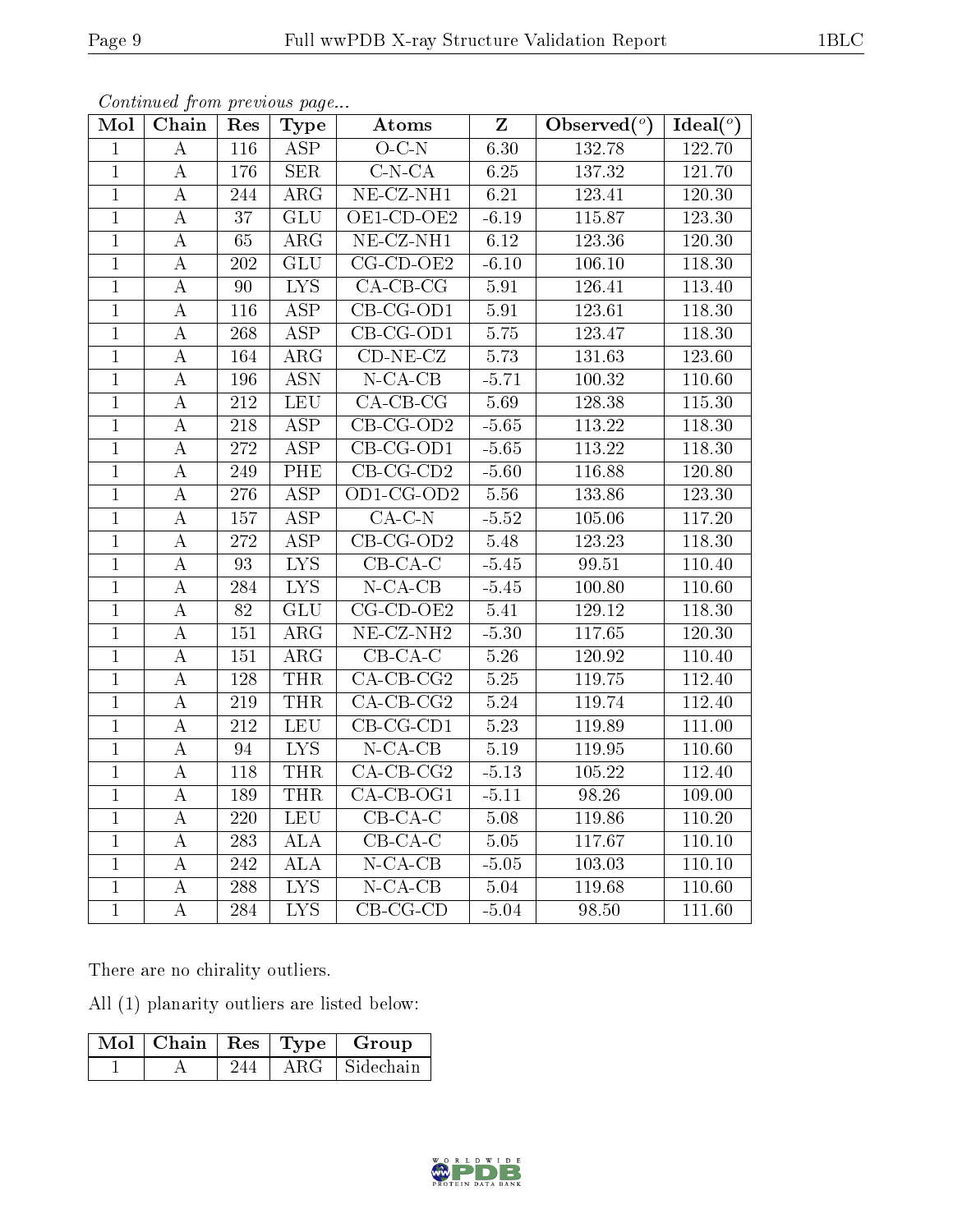### $5.2$  Too-close contacts  $(i)$

In the following table, the Non-H and H(model) columns list the number of non-hydrogen atoms and hydrogen atoms in the chain respectively. The H(added) column lists the number of hydrogen atoms added and optimized by MolProbity. The Clashes column lists the number of clashes within the asymmetric unit, whereas Symm-Clashes lists symmetry related clashes.

|  |      |      |     | Mol   Chain   Non-H   H(model)   H(added)   Clashes   Symm-Clashes |
|--|------|------|-----|--------------------------------------------------------------------|
|  | 2030 | 2113 | 180 |                                                                    |
|  |      |      |     |                                                                    |
|  |      |      |     |                                                                    |
|  |      |      |     |                                                                    |
|  | 324  |      |     |                                                                    |
|  | 2384 | 2128 | 189 |                                                                    |

The all-atom clashscore is defined as the number of clashes found per 1000 atoms (including hydrogen atoms). The all-atom clashscore for this structure is 45.

All (189) close contacts within the same asymmetric unit are listed below, sorted by their clash magnitude.

| Atom-1              | Atom-2              | Interatomic    | Clash         |
|---------------------|---------------------|----------------|---------------|
|                     |                     | distance $(A)$ | overlap $(A)$ |
| 1: A:158: LYS:H     | 1: A: 158: LYS: HD2 | 0.98           | 1.07          |
| 1:A:214:ASN:HD21    | 1:A:216:SER:HB2     | 1.17           | 1.06          |
| 1:A:69:ALA:HB1      | 3:A:301[A]:CEM:O8   | 1.57           | 1.05          |
| 1:A:259:ILE:HD13    | 1: A:287: MET:CE    | 1.86           | 1.05          |
| 1: A: 158: LYS: CD  | 1:A:158:LYS:H       | 1.67           | 1.04          |
| 1: A:201:LYS:HD3    | 1: A:201:LYS:C      | 1.80           | 1.01          |
| 1:A:227:LYS:H       | 1: A:227:LYS:HE2    | 1.28           | 0.99          |
| 1:A:288:LYS:HB2     | 5:A:473:HOH:O       | 1.60           | 0.99          |
| 1: A: 168: GLU: HG2 | 1: A:171:TYR:CE2    | 1.98           | 0.99          |
| 1:A:199:LEU:HG      | 5:A:471:HOH:O       | 1.62           | 0.98          |
| 1: A:34: ASN:O      | 1: A:38: LYS: HE2   | 1.69           | 0.93          |
| 1: A: 158: LYS: HD2 | 1: A: 158: LYS: N   | 1.83           | 0.92          |
| 1: A:31: LYS: HZ1   | 1: A:284:LYS:HE2    | 1.36           | 0.90          |
| 3:A:301[A]:CEM:H3   | 5:A:356:HOH:O       | 1.70           | 0.90          |
| 1: A:31: LYS: HE2   | 5:A:352:HOH:O       | 1.71           | 0.89          |
| 1:A:105:TYR:CE2     | 4:A:626[B]:TEM:H91  | 2.10           | 0.85          |
| 1:A:145:ILE:HD13    | 5:A:404:HOH:O       | 1.74           | 0.85          |
| 1:A:164:ARG:NH2     | 1: A:171:TYR:HB2    | 1.92           | 0.85          |
| 1: A: 55: LYS: HE2  | 1: A:289: GLU:O     | 1.77           | 0.84          |
| 1:A:237:GLN:H       | 3:A:301[A]:CEM:H6   | 1.43           | 0.83          |
| 1:A:259:ILE:HD13    | 1: A:287: MET:HE3   | 1.60           | 0.83          |
| 1:A:164:ARG:HH22    | 1: A:171:TYR:HB2    | 1.44           | 0.81          |

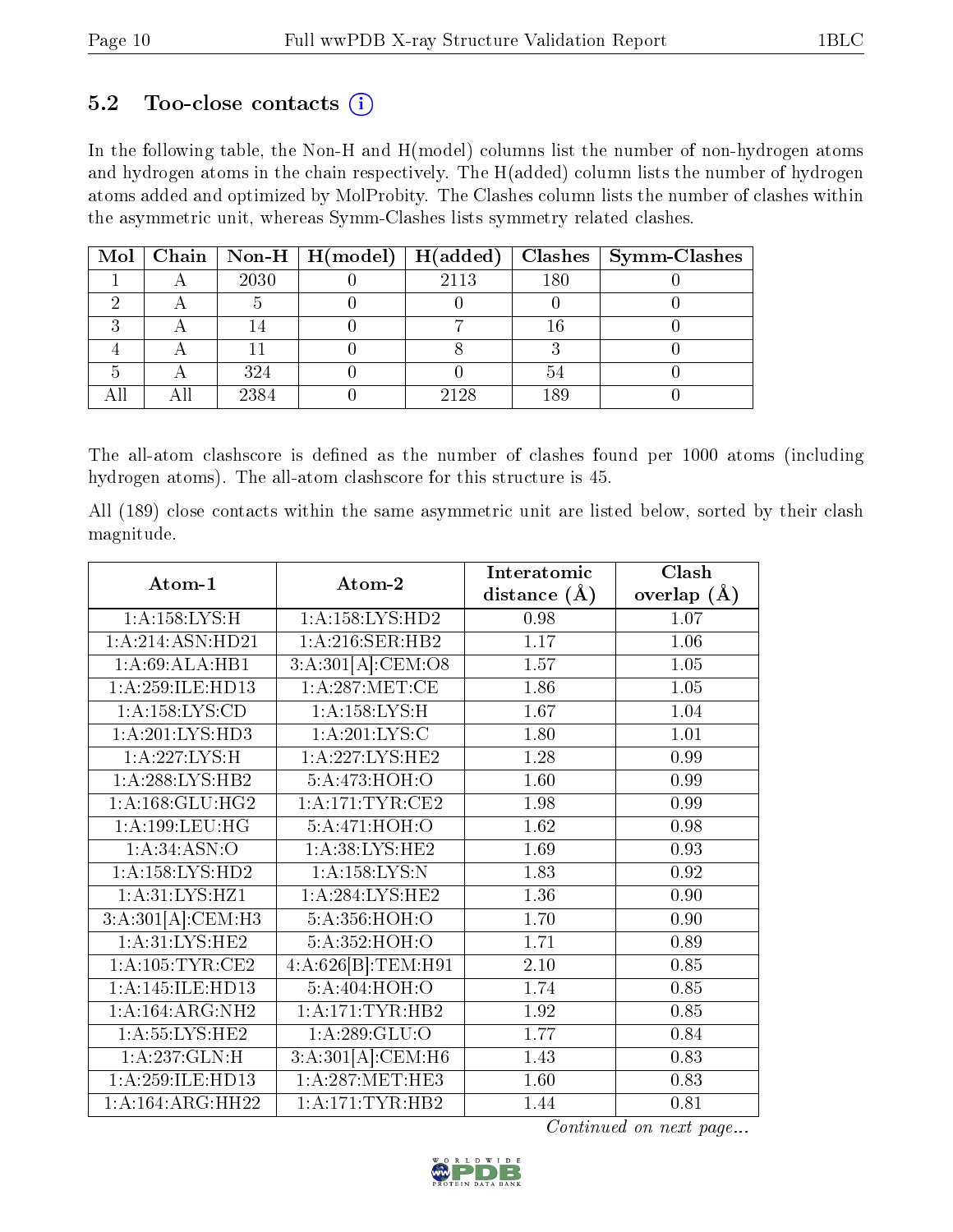| Atom-1                       | Atom-2                     | Interatomic       | Clash           |
|------------------------------|----------------------------|-------------------|-----------------|
|                              |                            | distance $(\AA)$  | overlap $(\AA)$ |
| 1:A:149:LYS:O                | 1:A:153:LYS:HG2            | 1.80              | 0.81            |
| 4:A:626[B]:TEM:N4            | 5: A:367:HOH:O             | $\overline{2.13}$ | 0.80            |
| 1: A:31: LYS: HE2            | 1: A:31: LYS:N             | 1.97              | 0.80            |
| 1:A:259:ILE:HD13             | 1:A:287:MET:HE1            | $\overline{1.66}$ | 0.77            |
| 1: A: 106: SER: O            | 1:A:110:GLU:HB3            | 1.87              | 0.75            |
| 1: A:251:TYR:CE1             | 1:A:258:PRO:HB3            | 2.21              | 0.75            |
| 1:A:87:PRO:HB2               | 1: A:89: ASN:OD1           | 1.89              | 0.72            |
| 1:A:237:GLN:N                | 3:A:301[A]:CEM:H6          | 2.03              | 0.72            |
| 1: A:31:LYS:N                | 5:A:352:HOH:O              | 2.23              | 0.71            |
| 1:A:214:ASN:ND2              | 1:A:216:SER:HB2            | 2.00              | 0.71            |
| $1: A:224: \overline{GLY:O}$ | 1:A:284:LYS:HG2            | 1.90              | 0.71            |
| $1:\overline{A:201:LYS:CD}$  | 1: A:201:LYS:C             | 2.58              | 0.71            |
| 1:A:227:LYS:H                | 1: A:227: LYS: CE          | 2.03              | 0.70            |
| 1:A:237:GLN:H                | 3:A:301[A]:CEM:C6          | 2.05              | 0.70            |
| 1: A:59: LYS: HE2            | 5:A:596:HOH:O              | 1.92              | 0.69            |
| 1:A:209:ASP:O                | 1:A:213:ASN:ND2            | 2.26              | 0.69            |
| 1:A:31:LYS:NZ                | 1:A:284:LYS:HE2            | 2.08              | 0.69            |
| 1:A:284:LYS:HD2              | 1:A:284:LYS:C              | 2.13              | 0.68            |
| 1:A:257:GLU:HB2              | $5:A:\overline{461:HOH:O}$ | 1.93              | 0.68            |
| 1: A:172:TYR:N               | 5:A:330:HOH:O              | 2.27              | 0.68            |
| 1: A: 255: GLN: NE2          | 5:A:545:HOH:O              | 2.26              | 0.68            |
| 1: A:34: ASN:O               | 1: A:38: LYS: CE           | 2.41              | 0.68            |
| 1: A:69:ALA:CB               | 3:A:301[A]:CEM:O8          | 2.38              | 0.67            |
| 1: A:31: LYS: HE3            | 1:A:285:SER:HB2            | 1.75              | 0.67            |
| 1:A:201:LYS:HD3              | 1:A:202:GLU:N              | 2.08              | 0.67            |
| 3:A:301[A]:CEM:O13           | 5:A:433:HOH:O              | 2.12              | 0.67            |
| 1:A:201:LYS:NZ               | 1: A:205:LYS:HD3           | 2.10              | 0.67            |
| 1: A:230: LYS: HD2           | 5:A:575:HOH:O              | 1.95              | 0.66            |
| 1: A:31: LYS:CE              | 1:A:285:SER:HB2            | 2.26              | 0.66            |
| 3:A:301[A]:CEM:C5            | 5: A: 356: HOH:O           | 2.44              | 0.65            |
| 1:A:38:LYS:HG2               | 5:A:491:HOH:O              | 1.96              | 0.65            |
| 1:A:94:LYS:HD3               | 5: A:375:HOH:O             | 1.97              | 0.64            |
| 1: A:64:LYS:HD3              | 5:A:347:HOH:O              | 1.97              | 0.64            |
| 1: A: 111: LYS: HE3          | 1: A: 111: LYS: HA         | 1.80              | 0.64            |
| 1:A:177:LYS:NZ               | 5: A: 353: HOH:O           | 2.26              | 0.63            |
| 1: A: 158: LYS: HD3          | 1:A:159:VAL:HG23           | 1.80              | 0.63            |
| 1: A:31: LYS: N              | 1:A:285:SER:HB2            | 2.14              | 0.62            |
| 1:A:145:ILE:CD1              | 5:A:404:HOH:O              | 2.41              | 0.62            |
| 1:A:48:ALA:HA                | 1: A:260: VAL:O            | 2.00              | 0.62            |
| 1:A:171:TYR:C                | 5:A:330:HOH:O              | 2.37              | 0.62            |
| 1:A:288:LYS:HG3              | 5:A:580:HOH:O              | 2.00              | 0.62            |

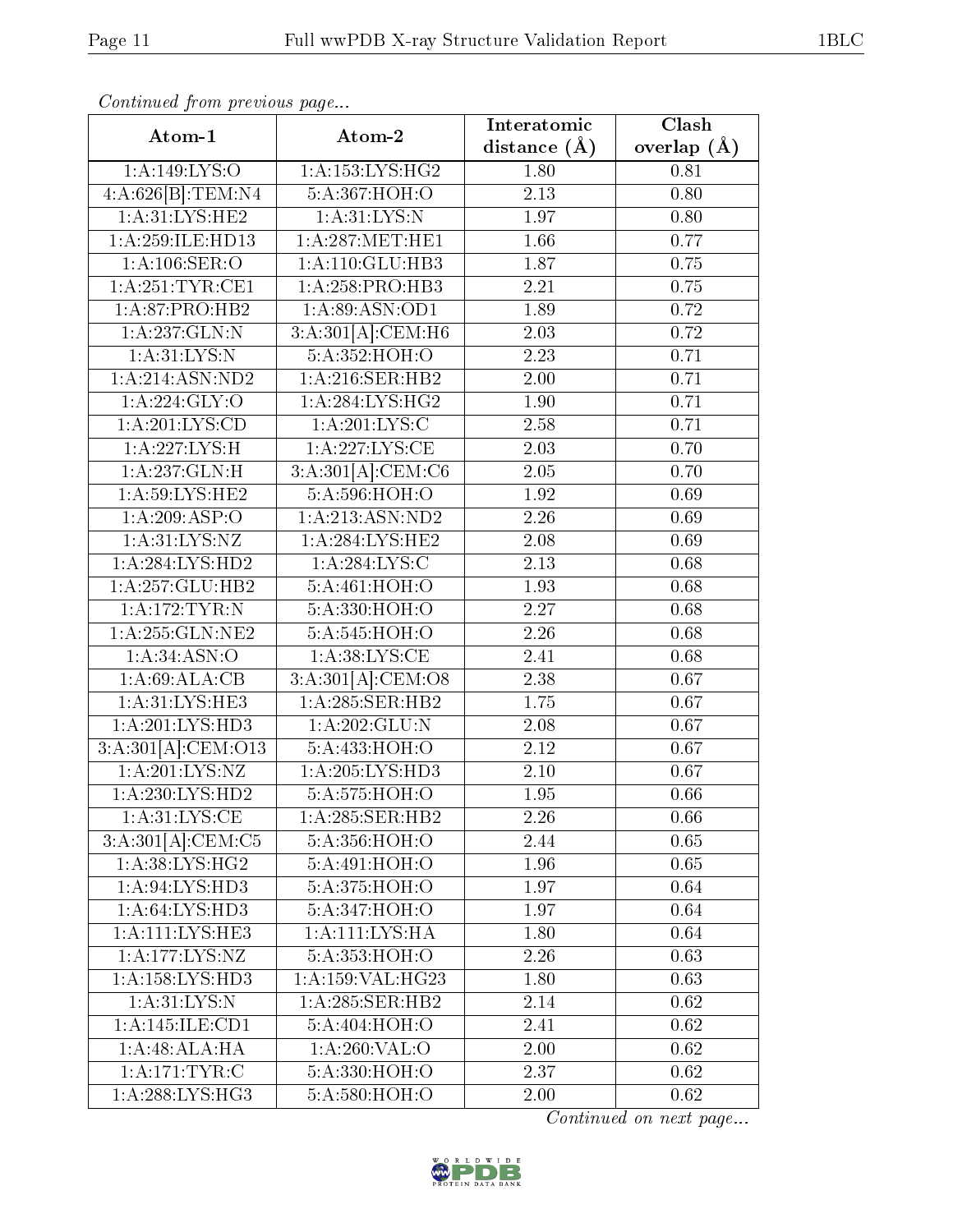|                              |                    | Interatomic       | Clash         |
|------------------------------|--------------------|-------------------|---------------|
| Atom-1                       | Atom-2             | distance $(\AA)$  | overlap $(A)$ |
| 1: A:68:TYR:CD1              | 1:A:72:SER:HB2     | 2.35              | 0.61          |
| 1:A:153:LYS:HD2              | 5: A:587:HOH:O     | 2.00              | 0.61          |
| 1:A:62:SER:HB2               | 5:A:319:HOH:O      | 1.99              | 0.61          |
| 1:A:201:LYS:HZ3              | 1:A:205:LYS:HD3    | $\overline{1.65}$ | $0.61\,$      |
| 1:A:212:LEU:HD13             | 1:A:232:ALA:HB2    | 1.82              | 0.61          |
| 1:A:103:VAL:O                | 5:A:422:HOH:O      | $\overline{2.16}$ | 0.60          |
| 1: A: 234: LYS: NZ           | 3:A:301[A]:CEM:O14 | 2.33              | 0.60          |
| 1: A:149: LYS:O              | 1: A: 153: LYS: CG | 2.49              | 0.60          |
| 1:A:149:LYS:HZ2              | 1:A:162:PRO:HD2    | 1.67              | 0.60          |
| 1:A:43:HIS:CE1               | 5:A:398:HOH:O      | 2.55              | 0.59          |
| 1:A:34:ASN:HD22              | 1: A:38: LYS: NZ   | 2.01              | 0.59          |
| 1: A:201:LYS:CD              | 1:A:202:GLU:N      | 2.65              | 0.59          |
| 1:A:164:ARG:HD3              | 1:A:179:ASP:OD2    | 2.01              | 0.59          |
| 1:A:113:VAL:HB               | 5: A:453:HOH:O     | 2.01              | 0.59          |
| 1:A:238:ALA:HB3              | 1:A:243:SER:HB2    | 1.84              | 0.59          |
| 1:A:149:LYS:NZ               | 1:A:162:PRO:HD2    | 2.18              | 0.58          |
| 1: A:230: LYS: HE2           | 5: A:563:HOH:O     | 2.01              | 0.58          |
| 1: A:171:TYR:CD1             | 1:A:239:ILE:HD12   | 2.38              | 0.58          |
| 1: A:143: GLY:O              | 1: A:147: LYS: HG2 | $2.03\,$          | 0.58          |
| 1:A:191:ASN:ND2              | 5:A:499:HOH:O      | 2.22              | 0.56          |
| 1: A:98: ASN:O               | 1:A:101:ASP:HB2    | $\overline{2.06}$ | 0.55          |
| 1:A:89:ASN:ND2               | 1:A:90:LYS:HD3     | 2.21              | 0.55          |
| 1:A:161:ASN:HB2              | 5:A:555:HOH:O      | 2.06              | 0.55          |
| 1: A:239: ILE: HD11          | 4:A:626[B]:TEM:O11 | 2.06              | $0.54\,$      |
| 1: A:112:TYR:HA              | 1:A:115:LYS:HD2    | 1.89              | $0.54\,$      |
| 1:A:171:TYR:CE1              | 1:A:239:ILE:HD12   | 2.43              | 0.54          |
| 1:A:233:ASP:HB2              | 1:A:247:VAL:O      | 2.07              | 0.54          |
| 1: A:236: GLY:HA2            | 3:A:301[A]:CEM:C6  | 2.38              | 0.53          |
| $1:$ A:227:LYS:N             | 1:A:227:LYS:HE2    | 2.10              | 0.53          |
| 1:A:207:LEU:O                | 1: A:211: MET:HG3  | 2.09              | 0.53          |
| 1: A:275: ASN:O              | 1: A:278:LEU:HB3   | $2.\overline{09}$ | 0.53          |
| 1:A:32:GLU:HG3               | 5: A:470:HOH:O     | 2.08              | 0.53          |
| 1: A:32: GLU:HG3             | 5:A:487:HOH:O      | 2.09              | 0.53          |
| 1: A:91: LEU:HB3             | 1:A:120:LYS:HB2    | 1.91              | 0.53          |
| $1:A:228:AS\overline{P:HB3}$ | 1:A:253:LYS:HD2    | 1.91              | 0.53          |
| 1: A: 158: LYS: CD           | 1: A: 158: LYS: N  | 2.48              | 0.52          |
| 1:A:38:LYS:CG                | 5:A:491:HOH:O      | 2.54              | 0.52          |
| 1:A:196:ASN:HB2              | 5:A:561:HOH:O      | 2.08              | 0.52          |
| 1: A:68:TYR:HB2              | 1: A:71:THR:OG1    | 2.10              | 0.52          |
| 1:A:168:GLU:HB2              | 5: A:528:HOH:O     | 2.10              | 0.52          |
| 1:A:252:PRO:HG2              | 1: A:255: GLN:OE1  | 2.10              | 0.51          |

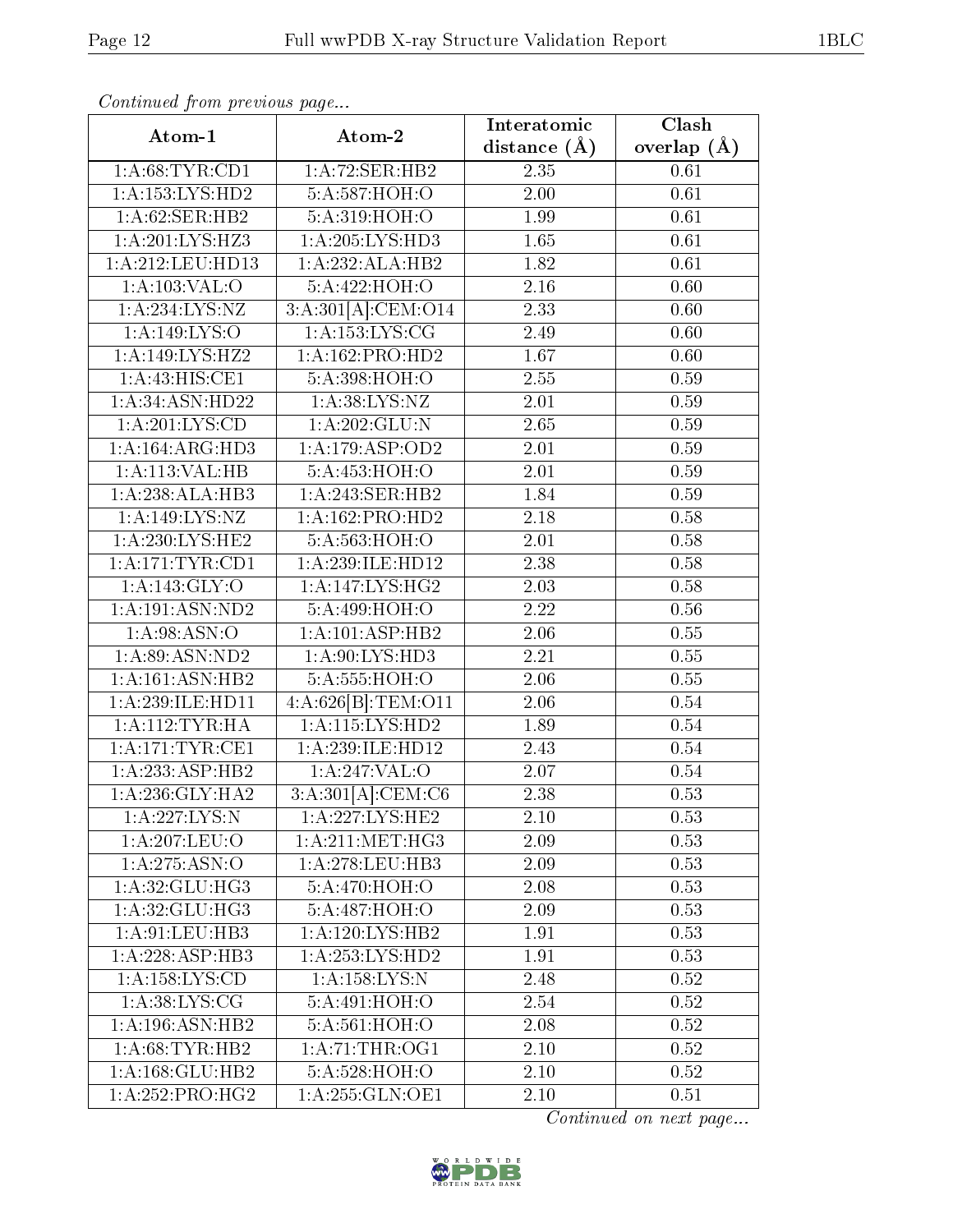| Atom-1              | Atom-2                       | Interatomic       | Clash             |
|---------------------|------------------------------|-------------------|-------------------|
|                     |                              | distance $(A)$    | overlap $(A)$     |
| 1:A:228:ASP:CB      | 1:A:253:LYS:HD2              | 2.41              | 0.51              |
| 1:A:201:LYS:HD3     | 1: A:201:LYS:O               | 2.07              | $\overline{0.51}$ |
| 1: A:225: VAL: HG12 | 1: A:287: MET:HG2            | 1.93              | 0.51              |
| 1:A:34:ASN:ND2      | 1: A:38: LYS: NZ             | 2.59              | 0.50              |
| 3:A:301[A]:CEM:H5   | 5:A:356:HOH:O                | 2.07              | 0.50              |
| 1: A:89: ASN:ND2    | 1: A:90: LYS:CD              | 2.75              | 0.50              |
| 1: A:204:LYS:HE2    | 5:A:373:HOH:O                | 2.11              | 0.50              |
| 1:A:228:ASP:O       | 5:A:477:HOH:O                | 2.19              | 0.49              |
| 1: A:143: GLY:HA3   | 1: A:147: LYS: HG3           | 1.94              | 0.49              |
| 1:A:126:SER:O       | 1: A: 130: SER: HA           | 2.12              | 0.49              |
| 3:A:301[A]:CEM:O1   | 3:A:301[A]:CEM:O13           | 2.24              | 0.49              |
| 1: A:31:LYS:N       | 1:A:285:SER:CB               | 2.76              | 0.49              |
| 1:A:252:PRO:HB2     | 1:A:255:GLN:HB3              | 1.95              | 0.49              |
| 1:A:218:ASP:O       | 1:A:223:ASP:HB2              | $\overline{2.13}$ | 0.48              |
| 1: A: 43: HIS: HB3  | 1: A:64: LYS:NZ              | 2.27              | 0.48              |
| 1:A:87:PRO:HG2      | 1:A:90:LYS:HD3               | 1.95              | 0.48              |
| 1:A:261:LEU:HD11    | 1:A:263:ILE:HG13             | 1.94              | 0.48              |
| 1:A:165:TYR:C       | 1:A:169:LEU:HD23             | 2.33              | 0.48              |
| 1:A:115:LYS:HE3     | 5:A:362:HOH:O                | 2.14              | 0.48              |
| 1:A:233:ASP:HA      | 1:A:247:VAL:O                | 2.13              | 0.48              |
| 1: A:230:LYS:CE     | 5: A:563:HOH:O               | 2.58              | 0.48              |
| 1:A:237:GLN:N       | 3:A:301[A]:CEM:C6            | 2.71              | 0.48              |
| 1:A:64:LYS:HD2      | 1: A:66:PHE:CE1              | 2.48              | 0.47              |
| 1:A:227:LYS:HA      | 5:A:594:HOH:O                | 2.13              | 0.47              |
| 1:A:44:ILE:HD11     | 1:A:278:LEU:HD11             | 1.96              | 0.47              |
| 1: A:201:LYS:NZ     | 1: A:205:LYS:CD              | 2.76              | 0.47              |
| 1: A:270: LYS: HD2  | 5:A:548:HOH:O                | 2.14              | 0.47              |
| 1: A:229:TYR:HE2    | 1: A:287:MET:HE2             | 1.80              | 0.47              |
| 1:A:121:ALA:O       | 5: A:344:HOH:O               | $\overline{2.21}$ | 0.47              |
| 1: A: 149: LYS: NZ  | 1:A:162:PRO:O                | 2.45              | 0.47              |
| 1: A:215:LYS:HA     | 1:A:215:LYS:HE3              | 1.97              | 0.47              |
| 1: A:31: LYS: N     | 1: A:31: LYS: CE             | 2.76              | 0.47              |
| 1:A:242:ALA:HB3     | $1:\overline{A:267:LYS:HG3}$ | 1.97              | 0.47              |
| 1: A:89: ASN: N     | 1: A:89: ASN:OD1             | 2.31              | 0.47              |
| 1: A:124: GLU: HG2  | 1:A:210:LEU:HD21             | 1.97              | 0.46              |
| 1:A:157:ASP:HA      | 1: A: 158: LYS: HD2          | 1.96              | 0.46              |
| 1: A: 168: GLU: CG  | 5:A:528:HOH:O                | 2.63              | 0.46              |
| 1:A:36:LEU:HD12     | 1: A:36:LEU:HA               | 1.68              | 0.46              |
| 1:A:242:ALA:HB2     | 1:A:272:ASP:O                | 2.16              | 0.46              |
| 1:A:43:HIS:HB3      | 1: A:64: LYS:HZ1             | 1.81              | 0.46              |
| 3:A:301[A]:CEM:H5   | $5:A:553:\overline{HOH:O}$   | 2.15              | 0.46              |

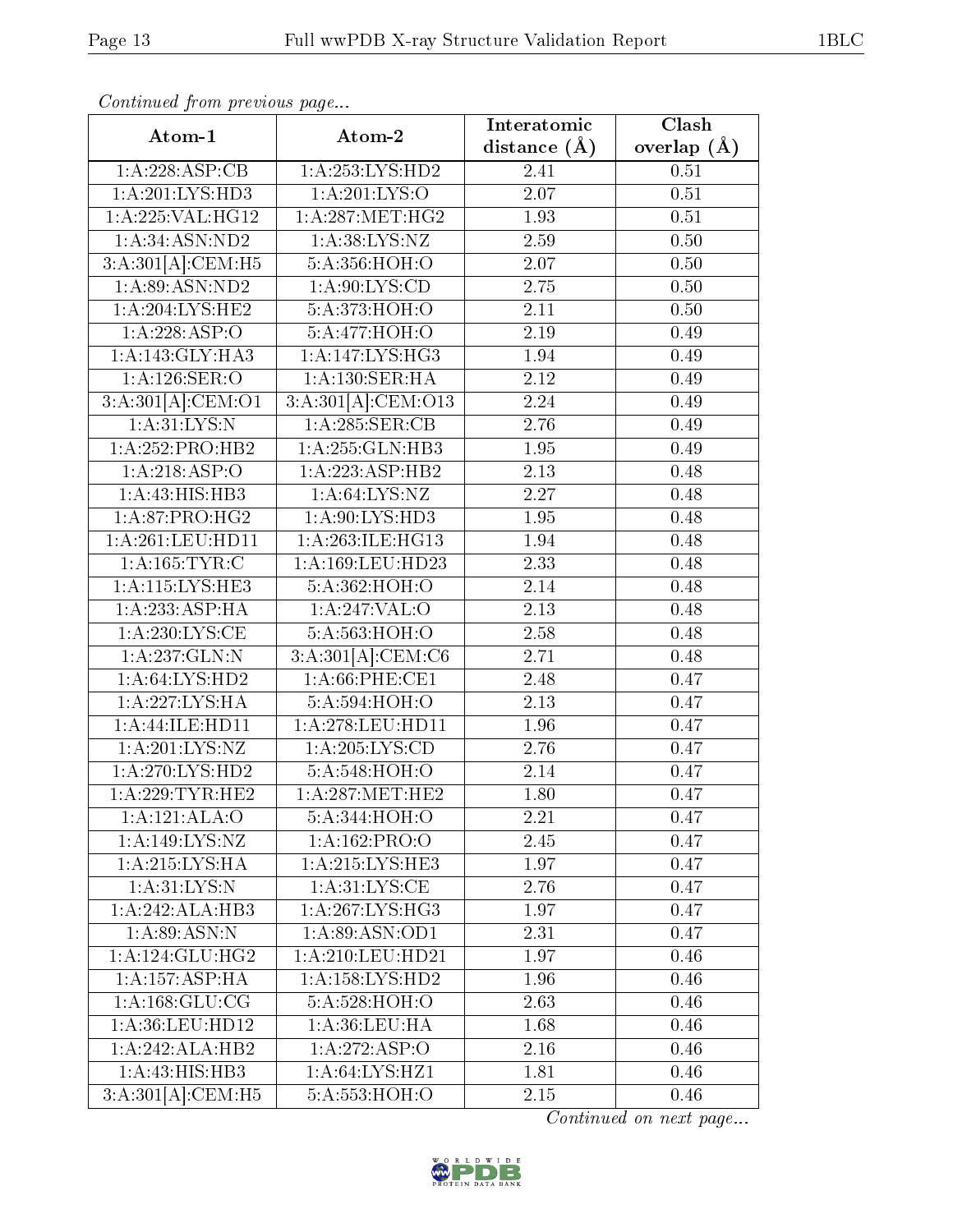| Atom-1                     | Atom-2                      | Interatomic       | Clash         |
|----------------------------|-----------------------------|-------------------|---------------|
|                            |                             | distance $(\AA)$  | overlap $(A)$ |
| $1:$ A:120: LYS: NZ        | 1: A: 124: GLU: OE2         | 2.45              | 0.45          |
| 1:A:110:GLU:HG3            | $1:A:\overline{111:LYS:NZ}$ | 2.32              | 0.45          |
| 1:A:153:LYS:HE3            | 5:A:587:HOH:O               | 2.17              | 0.45          |
| 1:A:201:LYS:HZ3            | 1: A:205:LYS:CD             | 2.27              | 0.45          |
| 1: A:146: LYS: HB2         | 5:A:480:HOH:O               | 2.17              | 0.45          |
| 1:A:83:GLN:OE1             | 1:A:142:ILE:HA              | 2.16              | 0.44          |
| 1:A:215:LYS:HG3            | 1: A:218: ASP:OD2           | 2.16              | 0.44          |
| 1: A:31: LYS: HE2          | 1:A:285:SER:HB2             | 1.97              | 0.44          |
| 1: A: 168: GLU: HG3        | 5:A:528:HOH:O               | 2.17              | 0.44          |
| 1:A:149:LYS:HE2            | 5: A:464: HOH:O             | 2.16              | 0.44          |
| 1:A:192:LYS:NZ             | 5: A:605: HOH:O             | 2.50              | 0.44          |
| 1:A:151:ARG:HD2            | 1:A:154:GLU:OE1             | 2.18              | 0.44          |
| 1: A:95:VAL:O              | 1:A:116:ASP:HA              | 2.18              | 0.44          |
| 1:A:199:LEU:N              | 5: A:471:HOH:O              | 2.51              | 0.43          |
| $1:A:202:GLU:\overline{H}$ | 1: A:202: GLU:CD            | 2.22              | 0.43          |
| 1: A:140: LYS: HG3         | 5: A:552:HOH:O              | 2.18              | 0.43          |
| 1: A: 153: LYS:H           | 1: A: 153: LYS: HG2         | 1.45              | 0.43          |
| 1:A:196:ASN:CB             | 5:A:481:HOH:O               | 2.66              | 0.43          |
| 1:A:233:ASP:OD2            | 1:A:246:ASP:OD1             | 2.36              | 0.43          |
| 1: A:284:LYS:HG3           | 1:A:284:LYS:HZ3             | 1.65              | 0.43          |
| 1: A:31: LYS: N            | 1: A:285: SER:HG            | $\overline{2.17}$ | 0.43          |
| 1:A:48:ALA:O               | 1: A:56: GLU: HA            | 2.18              | 0.43          |
| 1:A:220:LEU:HD22           | 1:A:279:ILE:HD12            | 2.01              | 0.43          |
| 1:A:34:ASN:HD22            | 1:A:38:LYS:HZ3              | 1.66              | 0.43          |
| 1:A:98:ASN:HD22            | 1: A:100:ASP:H              | 1.66              | 0.42          |
| 1:A:78:ALA:HB3             | 1:A:193:LEU:HD13            | 2.02              | 0.42          |
| 1: A:280: SER:O            | 1: A:284:LYS:HB2            | 2.19              | 0.42          |
| 1: A:261:LEU:HD11          | 1:A:263:ILE:CG1             | 2.50              | 0.42          |
| 1:A:208:LEU:O              | 1:A:212:LEU:HB2             | 2.20              | 0.42          |
| 1: A:34: ASN:ND2           | 1:A:38:LYS:HZ3              | 2.18              | 0.41          |
| 1:A:44:ILE:O               | $1:A:61:A\overline{SN:HB2}$ | 2.21              | 0.41          |
| 1:A:81:LEU:HD23            | 1: A:81:LEU:HA              | 1.87              | 0.41          |
| 1: A:97: ILE: HA           | 1:A:101:ASP:OD2             | 2.20              | 0.41          |
| 1:A:227:LYS:CD             | 1:A:227:LYS:H               | 2.33              | 0.41          |
| 1:A:255:GLN:HG2            | 1:A:257:GLU:O               | 2.21              | 0.41          |
| 1:A:196:ASN:ND2            | 5:A:493:HOH:O               | 2.53              | 0.41          |
| 1:A:225:VAL:HB             | 1: A:226: PRO:CD            | 2.51              | 0.41          |
| 1: A:224: GLY:HA3          | $1: A:280:$ SER:O           | 2.21              | 0.41          |
| 1: A:196: ASN:HB2          | 5:A:481:HOH:O               | 2.22              | 0.40          |
| 1: A:51:THR:OG1            | 1:A:258:PRO:HD2             | 2.21              | 0.40          |
| 1: A: 168: GLU: HG2        | 1: A:171:TYR:CD2            | 2.50              | 0.40          |

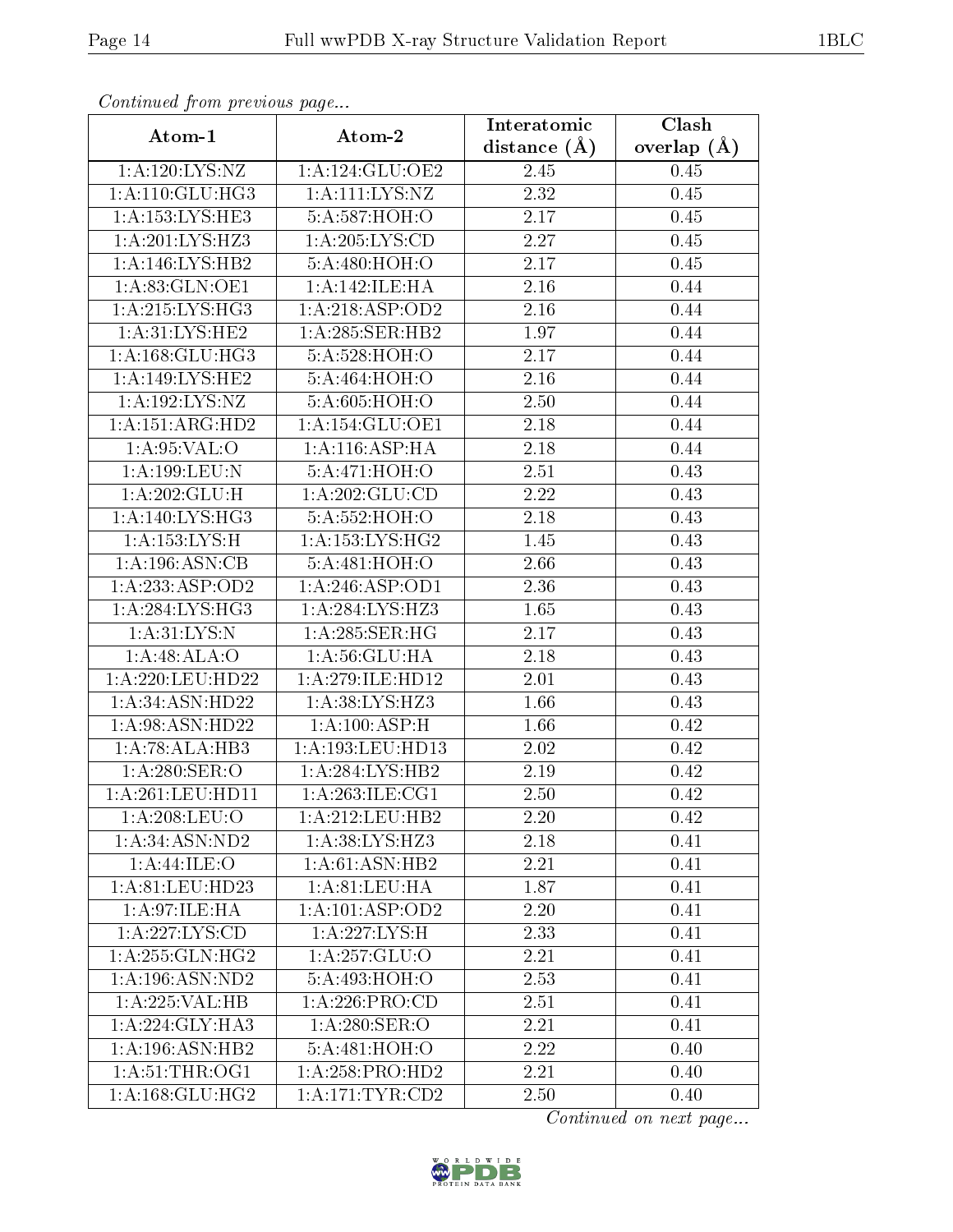| Continued from previous page |  |  |
|------------------------------|--|--|
|                              |  |  |

| Atom-1            | Atom-2           | Interatomic<br>distance $(A)$ | $\gamma$ lash<br>overlap (A) |
|-------------------|------------------|-------------------------------|------------------------------|
| $1:$ A:234:LYS·HA | 1: A:234:LYS:HD2 | Q.9                           | 0.40                         |

There are no symmetry-related clashes.

### 5.3 Torsion angles  $(i)$

#### 5.3.1 Protein backbone  $(i)$

In the following table, the Percentiles column shows the percent Ramachandran outliers of the chain as a percentile score with respect to all X-ray entries followed by that with respect to entries of similar resolution.

The Analysed column shows the number of residues for which the backbone conformation was analysed, and the total number of residues.

| Mol   Chain | Analysed                                  | Favoured   Allowed   Outliers   Percentiles |  |                                                                                    |  |
|-------------|-------------------------------------------|---------------------------------------------|--|------------------------------------------------------------------------------------|--|
|             | $256/257 (100\%)$   245 (96\%)   11 (4\%) |                                             |  | $\begin{array}{ c c c c c }\n\hline\n\multicolumn{1}{ c }{100} & 100\n\end{array}$ |  |

There are no Ramachandran outliers to report.

#### 5.3.2 Protein sidechains (i)

In the following table, the Percentiles column shows the percent sidechain outliers of the chain as a percentile score with respect to all X-ray entries followed by that with respect to entries of similar resolution.

The Analysed column shows the number of residues for which the sidechain conformation was analysed, and the total number of residues.

| Mol   Chain | $^+$ Rotameric $\mid$ Outliers $\mid$ Percentiles<br>Analysed |  |                         |  |
|-------------|---------------------------------------------------------------|--|-------------------------|--|
|             | $228/227 (100\%)$   195 (86\%)   33 (14\%)                    |  | $\boxed{3}$ $\boxed{2}$ |  |

All (33) residues with a non-rotameric sidechain are listed below:

| Mol | Chain | Res | Type       |
|-----|-------|-----|------------|
|     |       | 31  | <b>LYS</b> |
|     |       | 34  | <b>ASN</b> |
|     |       | 36  | LEU        |
|     |       | 38  | LYS        |
|     |       | 59  | LYS        |

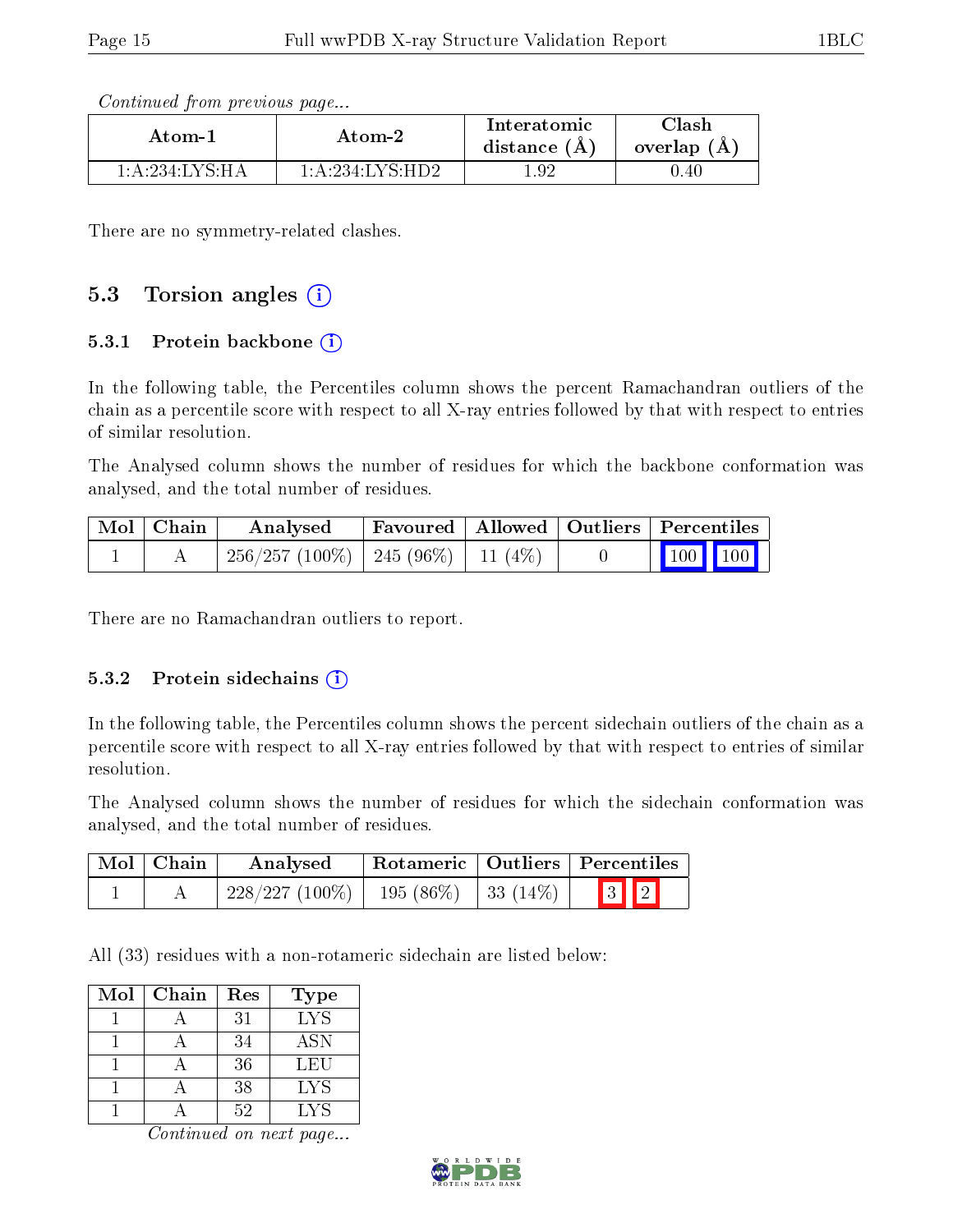| Mol            | $\overline{\text{Chain}}$                                                                                                                                                                                                                                                                                                                                                                                                                                               | Res                                    | ${\bf Type}$              |
|----------------|-------------------------------------------------------------------------------------------------------------------------------------------------------------------------------------------------------------------------------------------------------------------------------------------------------------------------------------------------------------------------------------------------------------------------------------------------------------------------|----------------------------------------|---------------------------|
| $\overline{1}$ | $\overline{A}$                                                                                                                                                                                                                                                                                                                                                                                                                                                          | 62                                     | <b>SER</b>                |
| $\overline{1}$ | $\overline{A}$                                                                                                                                                                                                                                                                                                                                                                                                                                                          | 64                                     | $\overline{\text{LYS}}$   |
| $\overline{1}$ |                                                                                                                                                                                                                                                                                                                                                                                                                                                                         | $\overline{72}$                        | $\overline{\text{SER}}$   |
| $\mathbf{1}$   |                                                                                                                                                                                                                                                                                                                                                                                                                                                                         | 83                                     | $\overline{\text{GLN}}$   |
| $\overline{1}$ |                                                                                                                                                                                                                                                                                                                                                                                                                                                                         | $\overline{90}$                        | $\overline{\text{LYS}}$   |
| $\mathbf{1}$   |                                                                                                                                                                                                                                                                                                                                                                                                                                                                         | $\overline{92}$                        | $\overline{\text{ASN}}$   |
| $\overline{1}$ |                                                                                                                                                                                                                                                                                                                                                                                                                                                                         | 94                                     | $\overline{\text{LYS}}$   |
| $\overline{1}$ |                                                                                                                                                                                                                                                                                                                                                                                                                                                                         | $\overline{95}$                        | $\overline{\text{VAL}}$   |
| $\overline{1}$ |                                                                                                                                                                                                                                                                                                                                                                                                                                                                         | $\overline{98}$                        | $\overline{\mathrm{ASN}}$ |
| $\overline{1}$ |                                                                                                                                                                                                                                                                                                                                                                                                                                                                         | $11\overline{1}$                       | $\overline{\text{LYS}}$   |
| $\mathbf{1}$   |                                                                                                                                                                                                                                                                                                                                                                                                                                                                         | $\overline{146}$                       | $\overline{\text{LYS}}$   |
| $\overline{1}$ |                                                                                                                                                                                                                                                                                                                                                                                                                                                                         | 152                                    | $\overline{\text{LEU}}$   |
| $\overline{1}$ |                                                                                                                                                                                                                                                                                                                                                                                                                                                                         | 153                                    | $\overline{\text{LYS}}$   |
| $\overline{1}$ |                                                                                                                                                                                                                                                                                                                                                                                                                                                                         | 158                                    | $\overline{\rm LYS}$      |
| $\overline{1}$ |                                                                                                                                                                                                                                                                                                                                                                                                                                                                         | 173                                    | $\overline{\text{SER}}$   |
| $\overline{1}$ |                                                                                                                                                                                                                                                                                                                                                                                                                                                                         | 174                                    | $\overline{\text{PRO}}$   |
| $\mathbf{1}$   |                                                                                                                                                                                                                                                                                                                                                                                                                                                                         | 177                                    | $\overline{\text{LYS}}$   |
| $\overline{1}$ |                                                                                                                                                                                                                                                                                                                                                                                                                                                                         | 198                                    | $\overline{\text{LYS}}$   |
| $\mathbf{1}$   |                                                                                                                                                                                                                                                                                                                                                                                                                                                                         | $\overline{201}$                       | $\overline{\text{LYS}}$   |
| $\overline{1}$ |                                                                                                                                                                                                                                                                                                                                                                                                                                                                         | 215                                    | $\overline{\text{LYS}}$   |
| $\overline{1}$ |                                                                                                                                                                                                                                                                                                                                                                                                                                                                         | $\overline{2}\overline{2}\overline{2}$ | $\overline{\text{LYS}}$   |
| $\overline{1}$ |                                                                                                                                                                                                                                                                                                                                                                                                                                                                         | 227                                    | $\overline{\text{LYS}}$   |
| $\overline{1}$ |                                                                                                                                                                                                                                                                                                                                                                                                                                                                         | 228                                    | $\overline{\text{ASP}}$   |
| $\overline{1}$ |                                                                                                                                                                                                                                                                                                                                                                                                                                                                         | $\overline{253}$                       | $\overline{\mathrm{LYS}}$ |
| $\overline{1}$ | $\frac{\frac{1}{\mathbf{A}}\mathbf{A}}{\mathbf{A}}\frac{\mathbf{A}}{\mathbf{A}}\frac{\mathbf{A}}{\mathbf{A}}\frac{\mathbf{A}}{\mathbf{A}}\frac{\mathbf{A}}{\mathbf{A}}\frac{\mathbf{A}}{\mathbf{A}}\frac{\mathbf{A}}{\mathbf{A}}\frac{\mathbf{A}}{\mathbf{A}}\frac{\mathbf{A}}{\mathbf{A}}\frac{\mathbf{A}}{\mathbf{A}}\frac{\mathbf{A}}{\mathbf{A}}\frac{\mathbf{A}}{\mathbf{A}}\frac{\mathbf{A}}{\mathbf{A}}\frac{\mathbf{A}}{\mathbf{A}}\frac{\mathbf{A}}{\mathbf{A$ | 256                                    | $\overline{\text{SER}}$   |
| $\mathbf{1}$   |                                                                                                                                                                                                                                                                                                                                                                                                                                                                         | 257                                    | $\overline{\text{GLU}}$   |
| $\overline{1}$ | $\overline{A}$                                                                                                                                                                                                                                                                                                                                                                                                                                                          | 284                                    | $\overline{\text{LYS}}$   |
| $\overline{1}$ | $\overline{\rm A}$                                                                                                                                                                                                                                                                                                                                                                                                                                                      | $\overline{287}$                       | $\overline{\text{MET}}$   |

Some sidechains can be flipped to improve hydrogen bonding and reduce clashes. All (5) such sidechains are listed below:

| Mol | Chain | Res | <b>Type</b>      |
|-----|-------|-----|------------------|
|     |       | 34  | $\overline{ASN}$ |
|     |       | 92  | <b>ASN</b>       |
|     |       | 98  | <b>ASN</b>       |
|     |       | 196 | <b>ASN</b>       |
|     |       | 214 | ASN              |

#### 5.3.3 RNA (i)

There are no RNA molecules in this entry.

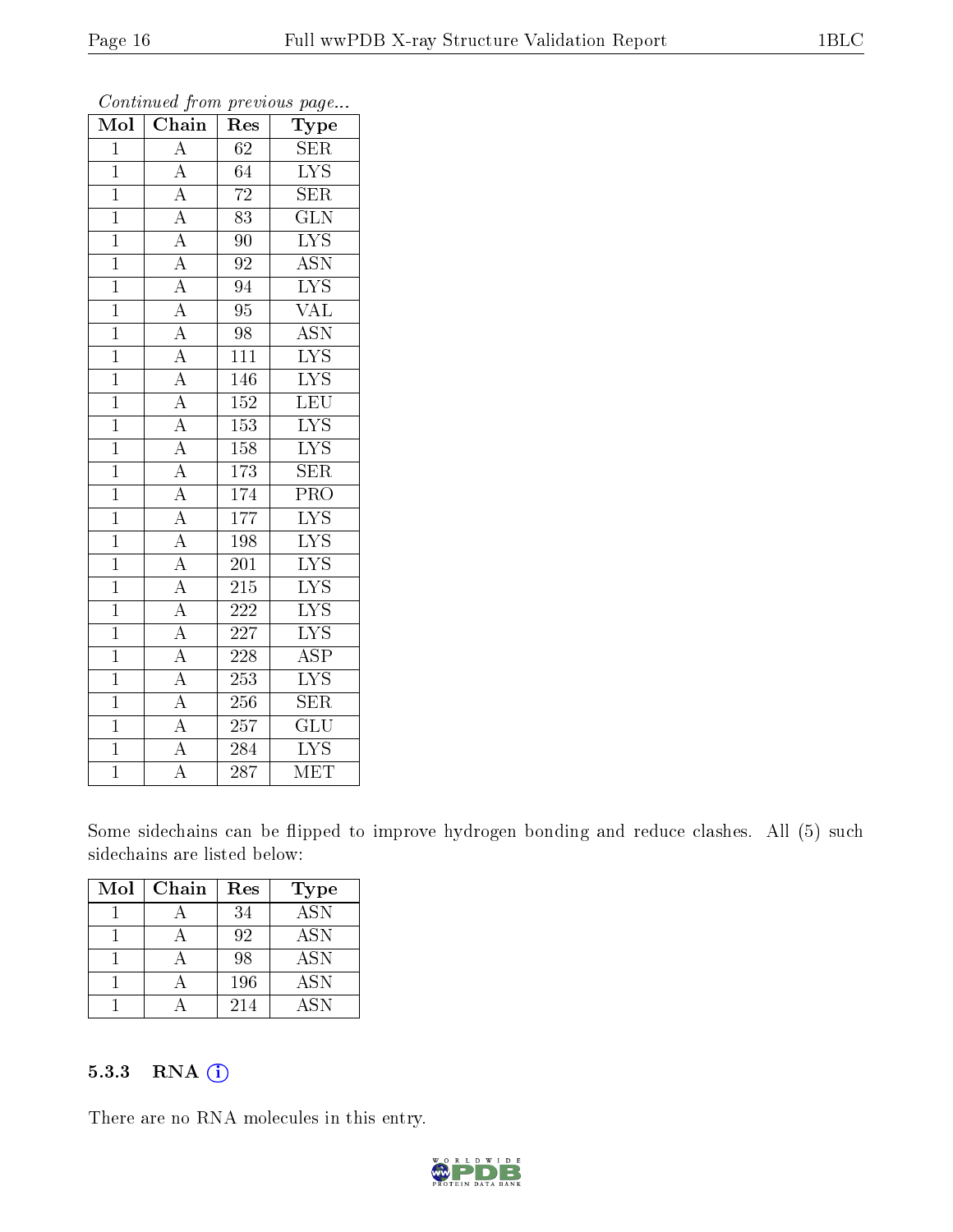#### 5.4 Non-standard residues in protein, DNA, RNA chains (i)

There are no non-standard protein/DNA/RNA residues in this entry.

#### 5.5 Carbohydrates  $(i)$

There are no carbohydrates in this entry.

#### 5.6 Ligand geometry  $(i)$

3 ligands are modelled in this entry.

In the following table, the Counts columns list the number of bonds (or angles) for which Mogul statistics could be retrieved, the number of bonds (or angles) that are observed in the model and the number of bonds (or angles) that are dened in the Chemical Component Dictionary. The Link column lists molecule types, if any, to which the group is linked. The Z score for a bond length (or angle) is the number of standard deviations the observed value is removed from the expected value. A bond length (or angle) with  $|Z| > 2$  is considered an outlier worth inspection. RMSZ is the root-mean-square of all Z scores of the bond lengths (or angles).

| Mol    | Type            | Chain |        | Link                     |           | Bond lengths |             |         | Bond angles    |             |  |
|--------|-----------------|-------|--------|--------------------------|-----------|--------------|-------------|---------|----------------|-------------|--|
|        |                 |       | Res    |                          | Counts    | RMSZ         | $\# Z  > 2$ | Counts  | RMSZ           | $\# Z  > 2$ |  |
| ົ<br>Ð | CEM             |       | 301[A] |                          | 8, 13, 13 | 3.97         | 3(37%)      | 6,15,15 | 3.31           | $3(50\%)$   |  |
| 4      | TEM             |       | 626 B  |                          | 9,10,10   | 2.77         | 2(22%)      | 7,10,10 | $\boxed{2.85}$ | 3(42%)      |  |
| ച      | SO <sub>4</sub> |       | 300    | $\overline{\phantom{a}}$ | 4.4.4     | 0.70         |             | 6,6,6   | 0.80           |             |  |

In the following table, the Chirals column lists the number of chiral outliers, the number of chiral centers analysed, the number of these observed in the model and the number defined in the Chemical Component Dictionary. Similar counts are reported in the Torsion and Rings columns. '-' means no outliers of that kind were identified.

| Mol |            | $\vert$ Type $\vert$ Chain | Res    | Link   Christmas | <b>Torsions</b>             | Rings           |
|-----|------------|----------------------------|--------|------------------|-----------------------------|-----------------|
|     | <b>CEM</b> | $\bm{A}$                   | 301[A] | 1/1/3/8          | $\mid \mid 4/12/16/16 \mid$ | <b>Contract</b> |
|     | <b>TEM</b> |                            | 626 B  | 1/1/1/6          | (4/9/9/9)                   |                 |

All (5) bond length outliers are listed below:

| Mol                 | Chain | Res    | Type       | Atoms   | Z       | Observed $(A)$ | Ideal(A) |
|---------------------|-------|--------|------------|---------|---------|----------------|----------|
| $\mathbf{Q}$<br>- 1 |       | 301[A] | <b>CEM</b> | $O1-C2$ | $-9.56$ | 1.23           | 1.43     |
|                     |       | 626 B  | <b>TEM</b> | $O1-C2$ | $-6.69$ | 1.23           | 1.43     |
|                     |       | 626 B  | <b>TEM</b> | O11-C10 | 4.13    | 1.43           | 1.19     |
| - 1                 |       | 301[A] | CEM        | O11-C10 | 4.06    | 1.42           | 1.19     |
| - 1                 |       | 301[A] | CEM        | $C5-C6$ | $-3.66$ | 1.30           | 1.37     |

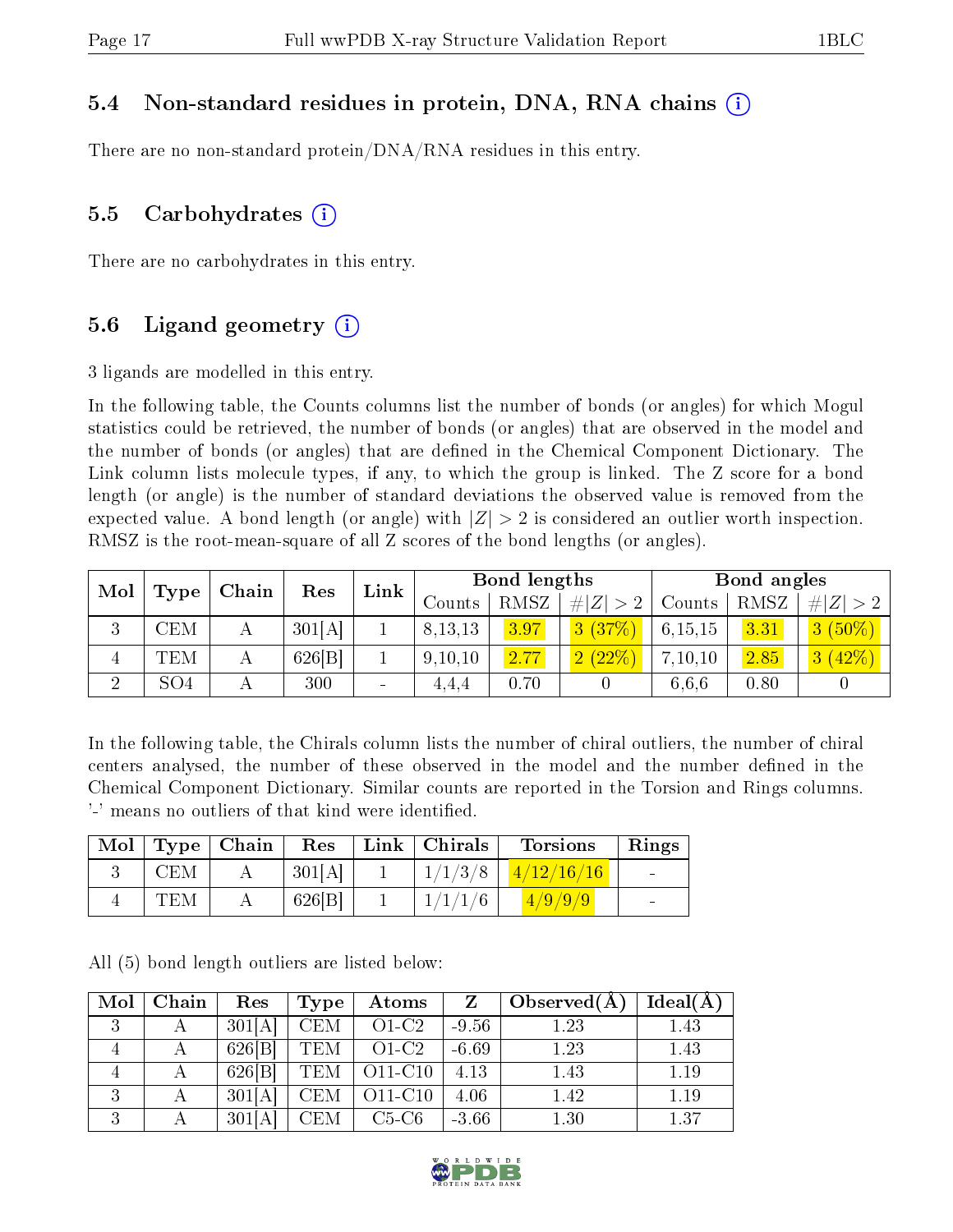| Mol            | Chain       | Res    | Type       | Atoms      |         | Observed $(°)$ | Ideal $(°)$ |
|----------------|-------------|--------|------------|------------|---------|----------------|-------------|
| 3              | А           | 301[A] | <b>CEM</b> | $O1-C2-C9$ | 6.41    | 122.83         | 109.08      |
| 4              | А           | 626 B  | <b>TEM</b> | $O1-C2-C9$ | 5.11    | 123.13         | 109.47      |
| 3              | $\mathbf A$ | 301[A] | <b>CEM</b> | O11-C10-C9 | $-4.20$ | 113.18         | 125.43      |
| $\overline{4}$ | А           | 626 B  | <b>TEM</b> | O11-C10-C9 | $-3.97$ | 113.87         | 125.43      |
| 4              | А           | 626 B  | <b>TEM</b> | $O1-C2-C3$ | 2.97    | 119.46         | 109.32      |
| 3              | А           | 301[A] | <b>CEM</b> | O8-C7-C6   | $-2.03$ | 118.74         | 125.67      |

All (6) bond angle outliers are listed below:

All (2) chirality outliers are listed below:

| Mol | Chain | Res    | Type | Atom |
|-----|-------|--------|------|------|
|     |       | 301[A] | CEM  |      |
|     |       | 626 B  | ∸H\N |      |

All (8) torsion outliers are listed below:

| Mol | Chain        | Res    | Type                    | Atoms                                       |
|-----|--------------|--------|-------------------------|---------------------------------------------|
| 3   | А            | 301[A] | $\overline{\text{CEM}}$ | $C9-C2-C3-N4$                               |
| 3   | А            | 301[A] | <b>CEM</b>              | $C9-C2-C3-C12$                              |
| 3   | A            | 301[A] | $\overline{\text{CEM}}$ | $C3-C2-C9-C10$                              |
| 4   | A            | 626 B  | <b>TEM</b>              | O1-C2-C3-N4                                 |
| 4   | $\mathbf{A}$ | 626 B  | TEM                     | C6-C5-N4-C3                                 |
| 4   | А            | 626 B  | <b>TEM</b>              | $C3-C2-C9-C10$                              |
| 4   | A            | 626[B] | TEM                     | $\overline{O11-C10}$ -C9-C2                 |
| 3   | А            | 301[A] | CEM                     | $\overline{O1 \cdot C2 \cdot C9 \cdot C10}$ |

There are no ring outliers.

2 monomers are involved in 19 short contacts:

| Mol | ∣ Chain | Res    |      | $Type   Classhes   Symm-Classes$ |
|-----|---------|--------|------|----------------------------------|
|     |         | 301[A] | CEM  |                                  |
|     |         | 626 B  | I EM |                                  |

### 5.7 [O](https://www.wwpdb.org/validation/2017/XrayValidationReportHelp#nonstandard_residues_and_ligands)ther polymers (i)

There are no such residues in this entry.

## 5.8 Polymer linkage issues (i)

There are no chain breaks in this entry.